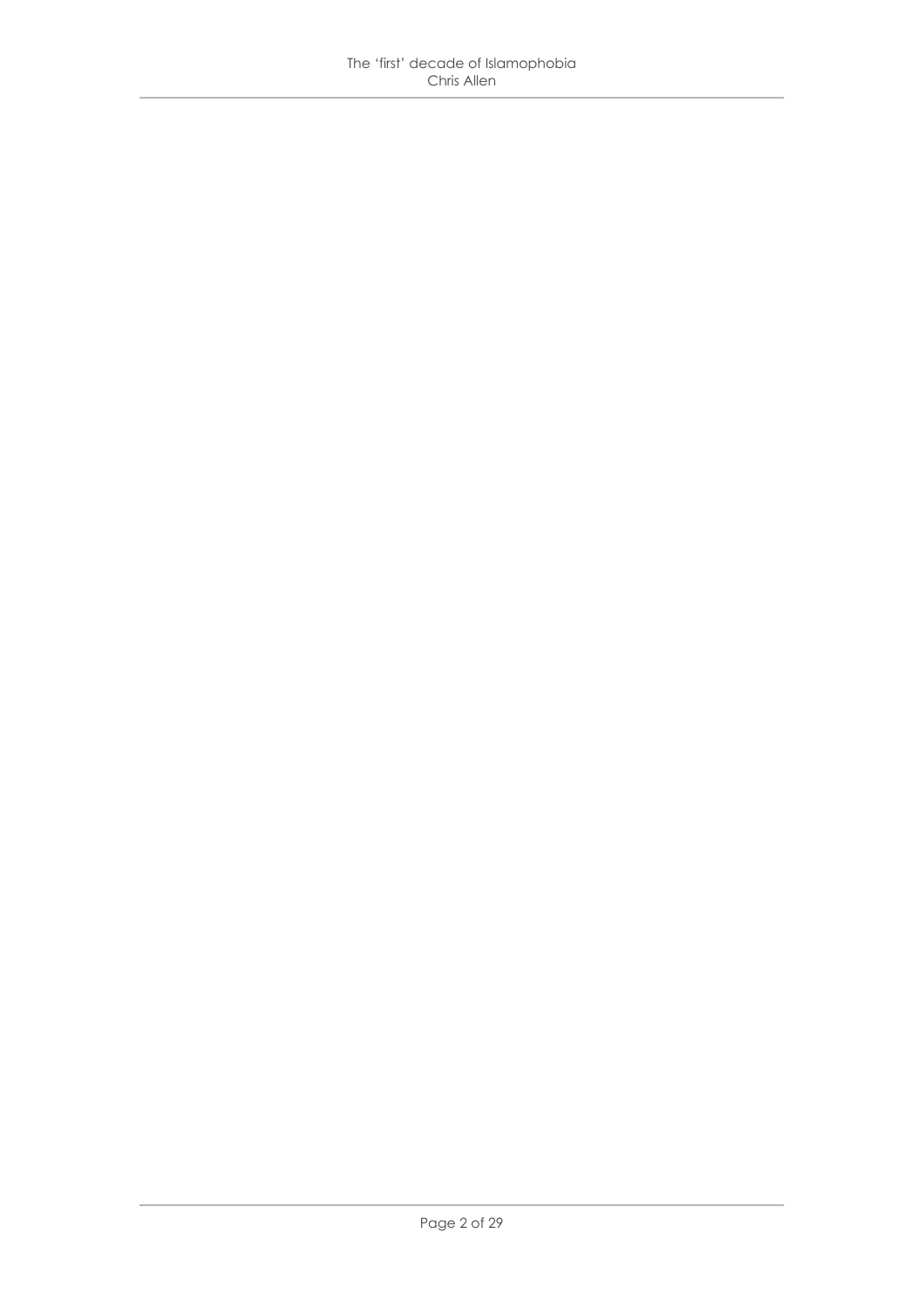#### **Chris Allen**

PO Box 4029 Stourbridge West Midlands DY9 9WZ

info@chris-allen.co.uk www.chris-allen.co.uk

+44 (0)7952 173140

© 2007 Chris Allen

The author retains the full copyright of this publication. No part of any this document, whether in full or in part, should be in any way reproduced, copied or transmitted without the prior consent of the author.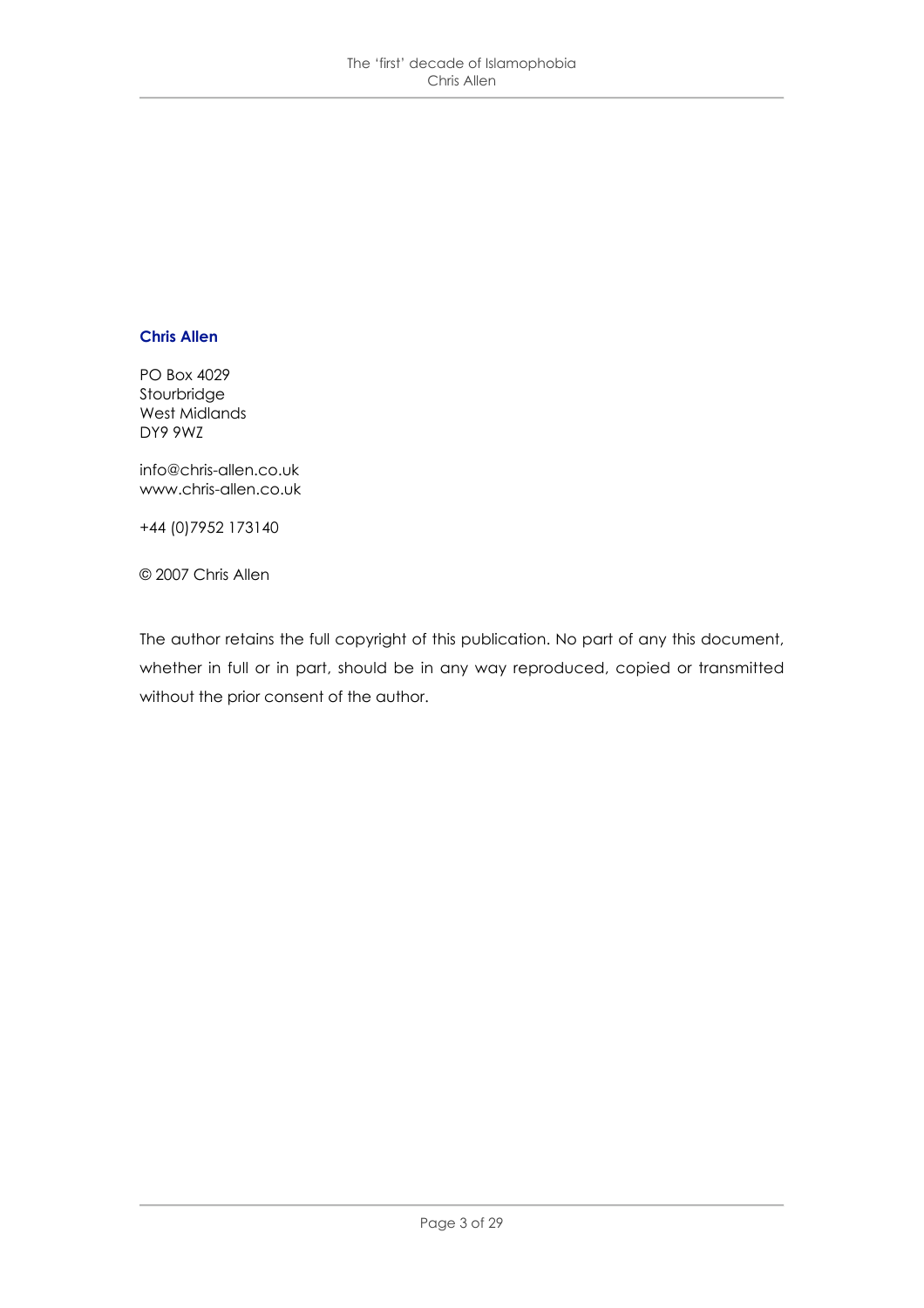### **Contents**

| Foreword                                                               | 5  |
|------------------------------------------------------------------------|----|
| The 'first' decade of Islamophobia                                     | 6  |
| Review of the 2004 Commission on British Muslims & Islamophobia report | 10 |
| The impact of the Runnymede Trust on Islamophobia in the UK            | 13 |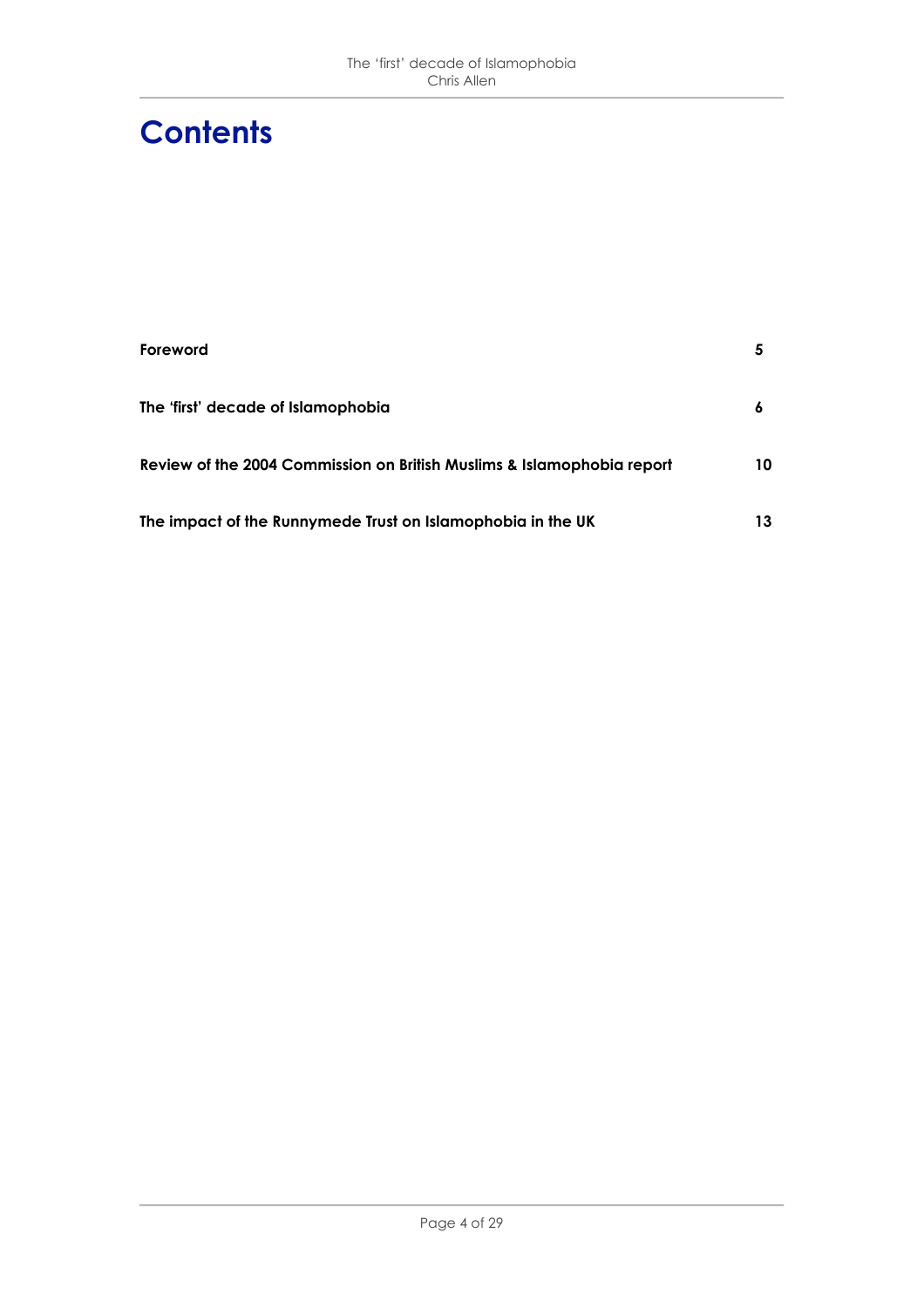#### **Foreword**

October 2007 sees the tenth anniversary of the publication of the Commission on British Muslims and Islamophobia's report, "*Islamophobia: a challenge for us all*". Otherwise known as the 'Runnymede' report on Islamophobia, it was the first report of its kind to raise awareness about the very real and dangerous phenomenon in the public and political spaces.

It has also been without any doubt whatsoever, a hugely influential document, shaping and influencing much of the writing and thought about Islamophobia that has since emerged.

In this short collection, I include a short 'think-piece' along with two previously published pieces. In doing so, I reflect upon the past decade: what the legacy of the report has been; how this has shaped and influenced my own thinking and writing; and what might need to be done if we are to move on from here with a better and clearer understanding about the meanings and manifestations of Islamophobia.

The purpose of this short collection therefore is to not only mark the tenth anniversary of the report's publication but to also stimulate and initiate the much needed new thinking about Islamophobia that is so desperately needed. Desperately needed because Islamophobia remains 'a challenge for us all'.

Chris Allen October 2007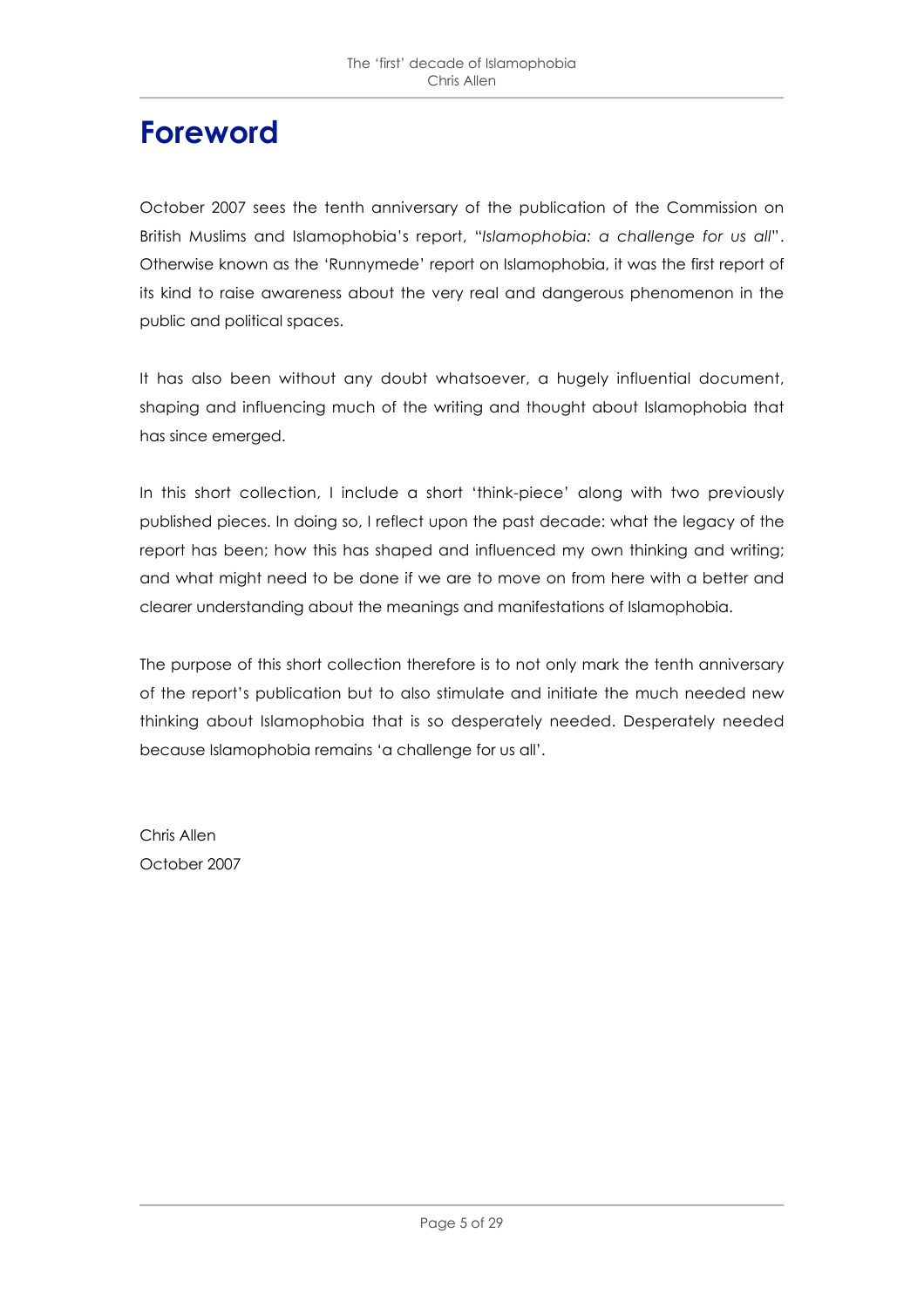#### **The 'first' decade of Islamophobia**

October 2007 marks the tenth anniversary of the publication of the groundbreaking and possibly the most influential document of its kind, the highly influential Runnymede Trust report, *Islamophobia: a challenge for us all.* Produced by the Commission for British Muslims and Islamophobia, the report stated in its opening pages that, "Islamophobic discourse, sometimes blatant but frequently coded and subtle, is part of everyday life in modern Britain" It went on, "in the last twenty years...the dislike [of Islam and Muslims] has become more explicit, more extreme and more dangerous". Who on the Commission at that time, given the events that have unfolded since the report's publication would – or indeed could – have predicted the situation everyone is facing today?

Back in 1997, the report spoke of how 'Islamophobia' – "the shorthand way of referring to the dread or hatred of Islam – and, therefore, to fear or dislike all or most Muslims" - was necessitated by a new phenomenon that needed naming. Nowadays however, that same term is far from new where it is always seemingly lingering in the murky underbelly of our public and political spaces. Yet despite its wider usage, it remains questionable as to whether the debates concerning Islamophobia today and the way we use the term is any more informed than it was ten years ago. Increasingly the debates about Islamophobia sees one side pitted against an other, where claim and counter-claim, charge and counter-charge dictate what we know and how we voice 'what is' and 'what is not' Islamophobia.

Why then, despite the Runnymede report being so influential, are we still simplistic in the way that we speak about and understand Islamophobia? Why has Islamophobia failed to go away? With hindsight the answer, it seems, can be found in the Runnymede report itself.

At the heart of the report's notion of Islamophobia was the recognition of what it set out as 'closed' and 'open' views. So important were these views that the report changed its definition of what Islamophobia was: soon after the preceding definition, the Runnymede Islamophobia became the recurring characteristic of *closed views* and nothing more. Conceived by the Commission, the closed views of Islamophobia were seeing Islam as monolithic and static; as 'other' and separate from the West; as inferior; as enemy; as manipulative; as discriminated against; as having its criticisms of the West rejected; and where Islamophobia was ultimately becoming increasingly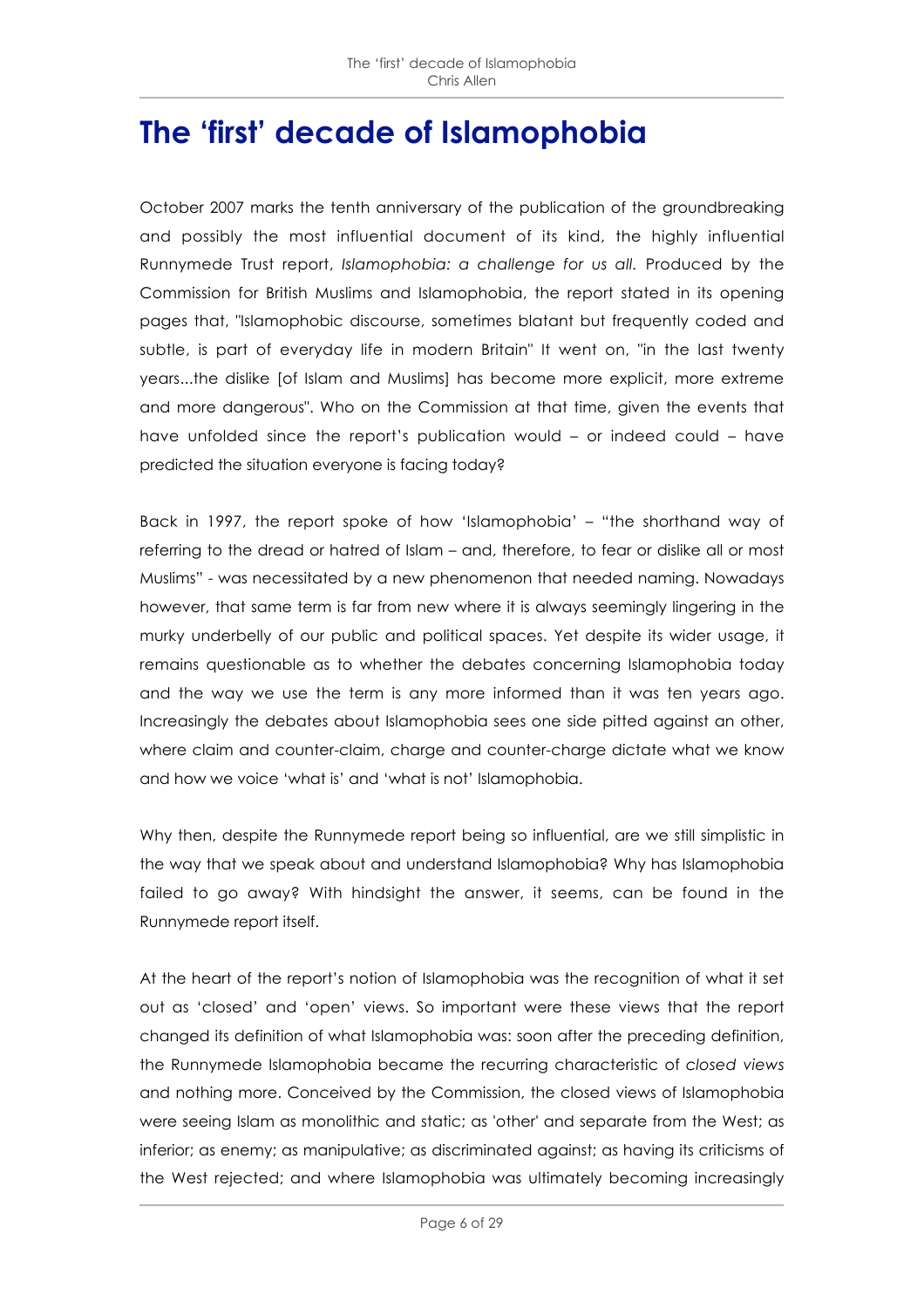natural. All of which are useful in being able to identify Islamophobia in certain given situations - for example in the media - but how for example might the closed views offer any explanation or even relevance in other equally important situations, in explaining how Muslims are discriminated against in the workplace, in education or in service provision for instance?

In doing so, the Commission failed to offer a clear explanation as to how this might be possible, preferring instead to focus on how say Pakistanis or Bangladeshis were discriminated upon rather than Muslims per se. Not only did this completely overlook the central tenet of what any Islamophobia must surely be, but what with existing equalities legislation rightfully affording protection to those groups such as Pakistanis and Bangladeshis, so the argument for a specific anti-Muslim anti-Islamic phenomenon was weak and any immediate legislative or other response could be deemed somewhat unnecessary. And so whilst those who held the power to make the changes were far from impressed, so a precedent was set that negated the reality of Islamophobia as a very real and dangerous phenomenon. And also as something that was distinctly different from other forms of discrimination and prejudice.

Because of the emphasis upon closed views, so the report established a simple premise from which those who wanted to detract from or dismiss Islamophobia could easily do so by merely suggesting that if 'closed views' equalled Islamophobia, so one must presume that 'open views' equalled Islamophilia. Those who wanted to argue against Islamophobia therefore suggested that the only solution being put forward by the Commission was an abnormal liking or love of Islam and Muslims (philia). The black and white duality of the love or hate of Muslims and Islam was therefore the only options available thereby ignoring all those grey areas that exist in. Since 1997 then, all that which has fallen within that grey has been given licence to gain momentum and form the basis upon which more indirect forms of Islamophobia have found favour. So for example, to what extent has a 'grey' Islamophobia been underlying the more recent debates about the need for better integration, the 'death' of multiculturalism, the niqab as barrier to social participation, the need for universities to 'spy' on the students and the need to look for the 'tell-tale' signs of radicalisation.

It is these unaccounted for grey areas that have contributed to a climate where those such as the BNP have found favour and gained an increasingly listened to voice. One result of this was that in 2006's local elections, where the BNP won 11 of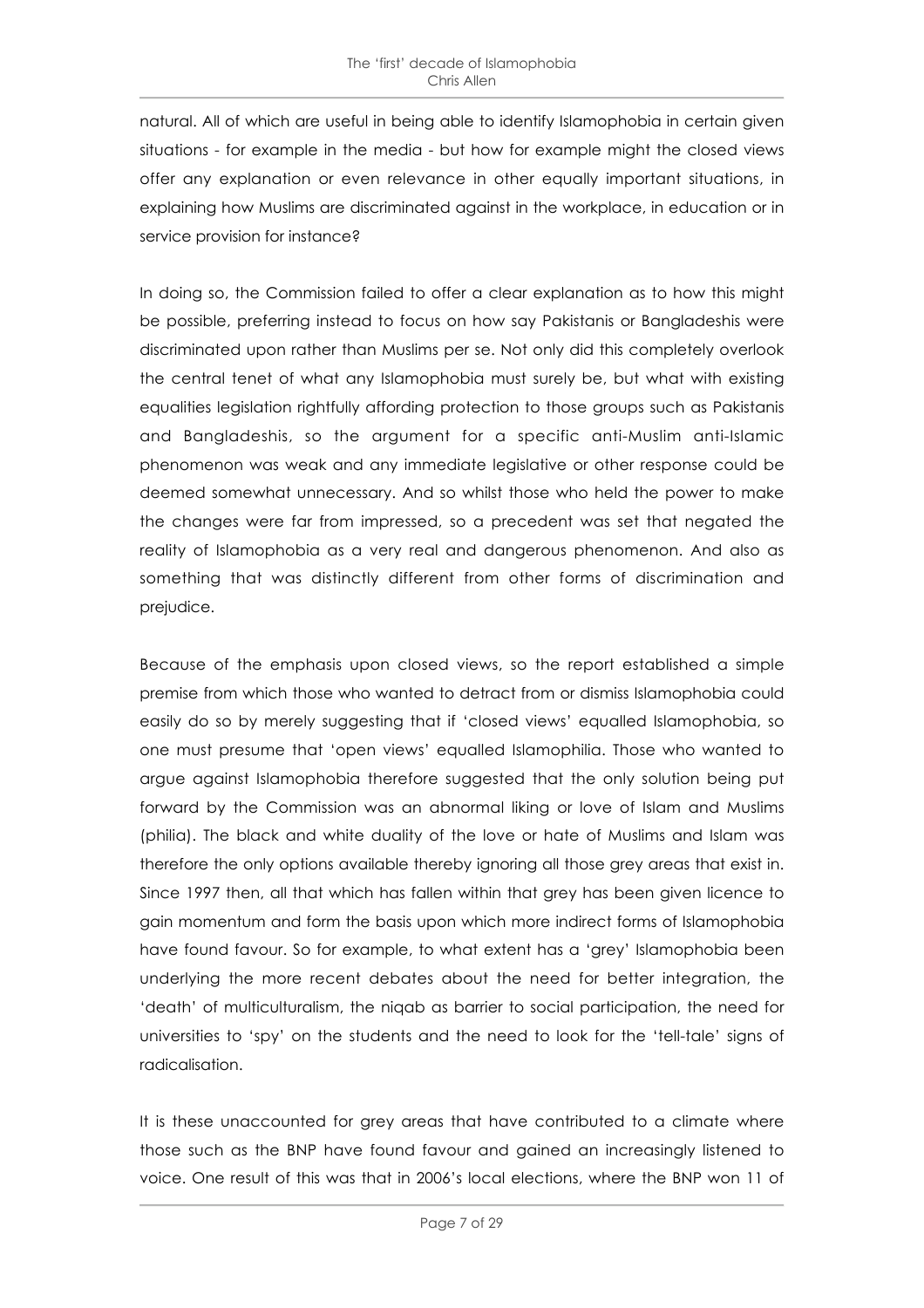the 13 seats they contested in Barking & Dagenham. Making history through being the first time that a far-right political party has ever been the official opposition in any council chamber in Britain, on the evening of the first Barking and Dagenham council meeting attended by the BNP an Afghan man was repeatedly stabbed outside Barking tube station, his body left on the pavement draped in the union flag. How might the 'closed' views offer any explanation of this?

Since 2001, the BNP have become increasingly sophisticated and nuanced in the way in which it speaks about and refers to Islam and Muslims. Unfortunately, the same has failed to occur as regards Islamophobia and so in the Commission's last report published in 2004 there was little change in evidence, persisting instead with existing notions of Islamophobia, using the same language, ideas and meanings throughout. Continuing to refer to Islamophobia in such simplistic ways is therefore detrimental to understanding. More worryingly, the dualistic 'either-or' system of closed and open has reflected how Muslims have increasingly become understood in wider society. Whether 'mainstream' or 'extremist, 'moderate' or 'radical', as Ziauddin Sardar noted shortly after 9/11, Muslims have since been seen in one of two ways: either as apologetics *for* Islam or terrorists *in the name of* Islam. Take this further and the closed and open, apologetics and terrorists easily fall into that simplistic trap of being either 'good' or 'bad'. As such, if you're not a 'good' Muslim – moderate, mainstream and 'open' – then you can only be 'bad' – radical, extremist and 'closed'. What is known and understood about Islamophobia therefore rests upon the naïve premise that 'Islamophobia is bad only because it is' and nothing more.

As noted at the outset, the Runnymede report's views of Islamophobia were at their most useful in the media. Despite the report's apparent usefulness in terms of its ease of identification in the media and its associated recommendations to better the media's representation of Muslims and Islam, the situation has since the publication of the report dangerously deteriorated. If soon to be published research is anything to go by, the amount of coverage in a 'normal week' relating to Muslims and Islam in the British press has increased by almost 270% in the past decade. Of this, just over 90% of this dramatic increase is entirely negative and typically rooted in stories relating to war, terrorism, threat, violence and crisis. If this is where the report was most useful, where then has the Runnymede report achieved its impact?

The first decade of Islamophobia has therefore ended in a climate of ever worsening mistrust, misunderstanding and misrepresentation. Whilst the Runnymede report stated in 1997 that Islamophobia was becoming 'more explicit, more extreme and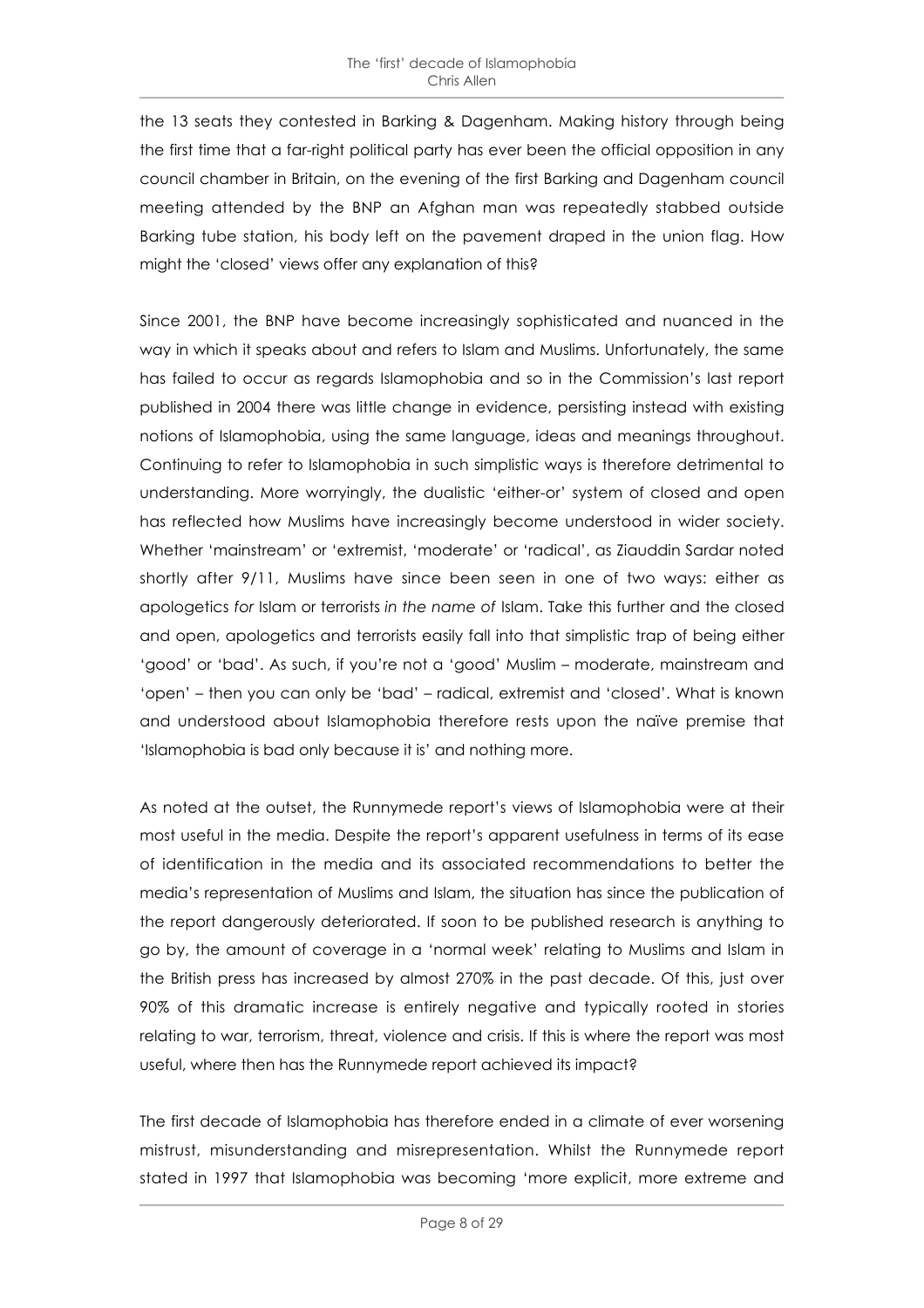more dangerous', so in 2007 the same phenomenon has become more natural, more normal and because of this, far more dangerous than ever before. The need for a new approach to tackling Islamophobia is therefore clearly required, as indeed is a new language and greater knowledge to both explain and respond to the subtleties and nuances of Islamophobia that are at present overlooked and subsequently allowed to take root and flourish.

Given that the Commission on British Muslims and Islamophobia is once again in the process of reforming, so the need for a much more radical approach to Islamophobia is required. If the Commission – and indeed Muslims and wider society alike – fail to do this, then it is highly likely that in another ten years we will be speaking of the end of the second decade of Islamophobia. Now is the time to be much bolder and braver, addressing Islamophobia for what it is now and not what it was then. In doing so, we will become much clearer as to what Islamophobia is and more importantly, what Islamophobia is not: something significantly different from a mere shield to deflect those valid criticisms that the wider Muslim communities need themselves to acknowledge and accept.

It is necessary therefore to mark the end of the first decade of Islamophobia with the recognition of the groundbreaking document that was the Runnymede report, *Islamophobia – a challenge for us all*. But in doing so, we must also learn from the mistakes at the same time as recognise the limitations, allowing us to move forward and improve understanding, meaning and usage of the term and concept of Islamophobia. If not, we will continue to merely tread water as we continue to gaze into the past.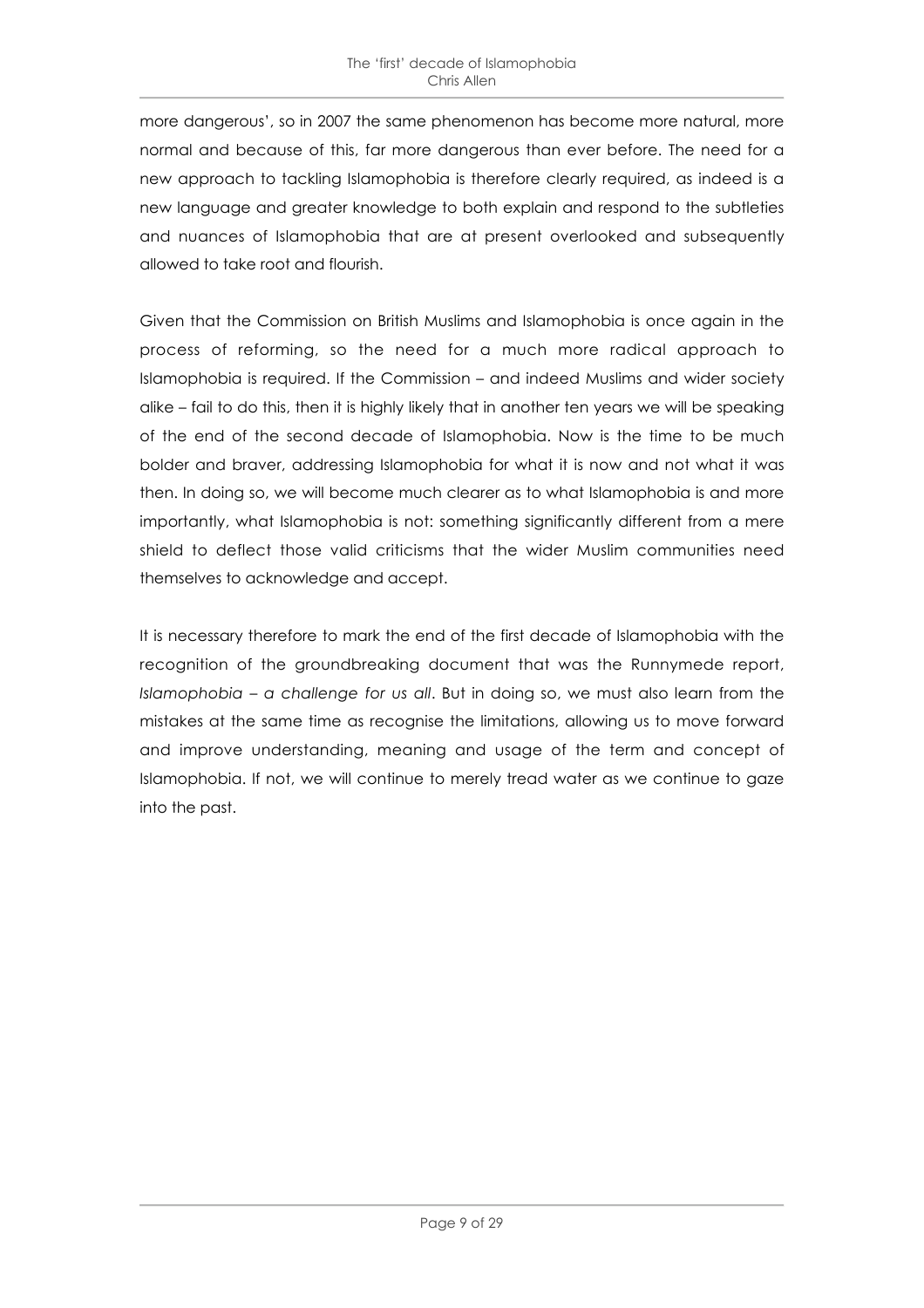## **Review of the 2004 Commission on British Muslims & Islamophobia report**

COMMISSION ON BRITISH MUSLIMS & ISLAMOPHOBIA (2004) *Islamophobia: issues, challenges and action.* Stoke on Trent: Uniting Britain Trust & Trentham Books, 92pp, paperback.



There can be no doubt whatsoever that had the Commission on British Muslims and Islamophobia not have published its 1997 report, *Islamophobia: a challenge for us all,* the issue of 'Islamophobia' would neither have been as widely recognised as it is today, nor would the term be as discursively prevalent. So influential has that report been that it can be described – without exaggeration - as truly groundbreaking, both defining and conceptualising much of that which we currently understand as being 'Islamophobia'. That report therefore is the predecessor to

this, the Commission's latest and possibly last report, *Islamophobia: issues, challenges and action.* Heavily rooted in its parent document unsurprisingly, the latest report has evolved – albeit slight at times – with its essence being shaped and determined by a number of recent developments and events. Paramount in all of this is the long shadows still being cast by the events of 9/11.

One noticeable difference, and a significant improvement at that, is the report's style. Researched by journalists Hugh Muir and Laura Smith, the text is extremely accessible and clearly reflects their media backgrounds. Their writing is engaging and informative and this, along with the Commission's reputation, should broaden the audience to whom this report will appeal. However the use of journalists is an odd one and may leave the Commission open to question if not criticism, especially what with the media being largely regarded by many as being one of, if not the prime disseminator of Islamophobia in the contemporary climate (see chapter 10). Nonetheless, the writing is well accomplished and readable, and this should outweigh any criticisms subsequently posited.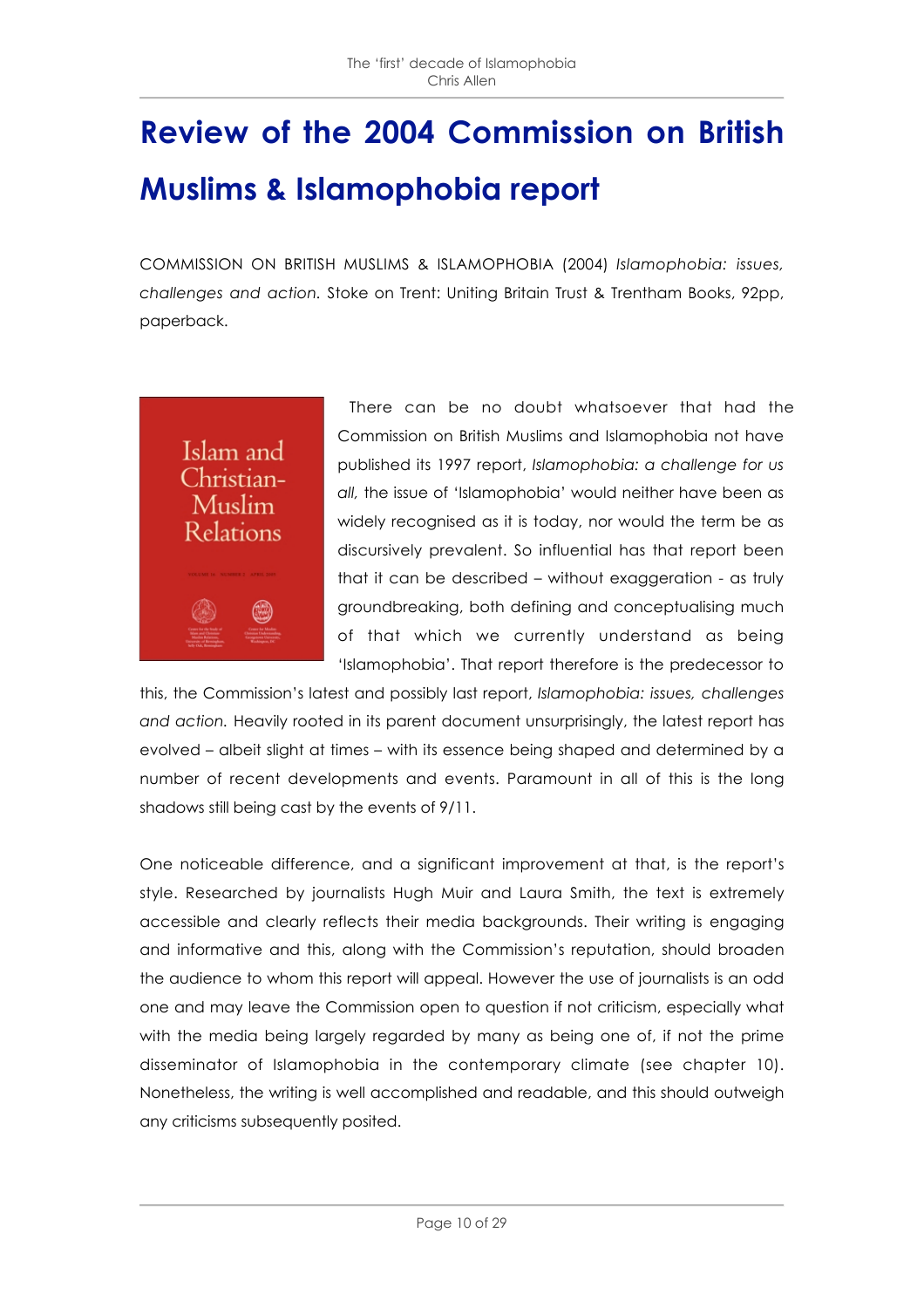Being divided into individually contained chapters, those chapters cover a wide range of issues including conceptualising and defining Islamophobia, the international dimension, criminal justice, employment, education, community cohesion and belonging, as well as the report's history and the media. However, these chapters do sometimes feel superficial, sometimes failing to offer substantive evidence in preference of examples that either verge on the anecdotal or completely pointless (see for example 'Same shit, different lyrics', p.4). However despite numerous reports having highlighted the issue of Islamophobia recently, far too often in extremely broad swathes, the reality remains that very little research has actually been undertaken that offers any concretised or grounded evidence, so this is not specifically a criticism that can be solely posited here. Although if the Commission – or others - decide to produce any further reports, a much more specific remit might be more appropriate.

Nonetheless, the report is useful for those new to the topic. What with its extensive notes and excellent bibliography, the report contains a wealth of information for those either seeking to begin their enquiry or those looking to investigate individual debates more thoroughly. The report will therefore be an invaluable resource for those working at grassroots and community levels, through inter-faith and cross community activities, to those undertaking research for either socio-economic or academic reasons. Consequently it is hoped that the report will function as a start point from which other different and hopefully newer strands of debate will emerge because the biggest single disappointment of this report is that it does not bring anything new to that research which already exists.

Therefore if looking for a broad introduction, then this text will provide an overview approachable from a relatively uninformed vantage point. But if familiar with the original report and have an understanding of the literature available, then this report might leave you with a sense of déjà vu. Similarly, if one of the number that remain unconvinced of the reality of 'Islamophobia', then it is doubtful that anything here will begin to change those perceptions.

A timely publication no doubt, and whilst the Commission should be rightly applauded for their at times, singular championing of the cause against Islamophobia and of raising awareness of its unacceptability, it remains true that they have to a large degree merely ploughed the same furrow here as in 1997: only the events and circumstances having changed whilst not the ideas and concepts. In order that the discourse of Islamophobia is furthered, so the Commission needs to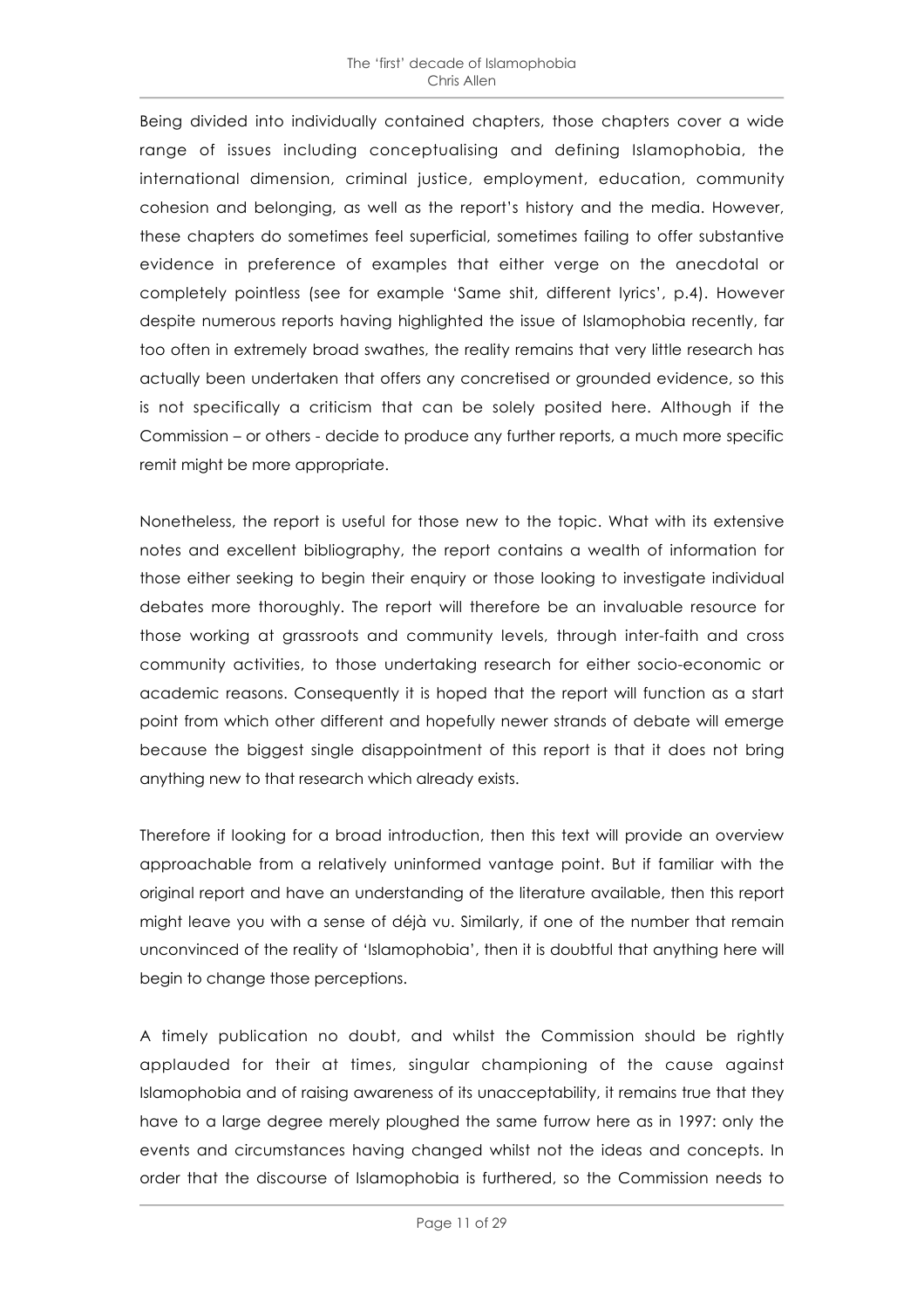evolve, moving on in new directions with new ideas. With this publication, that is something that they have – unfortunately – failed to achieve.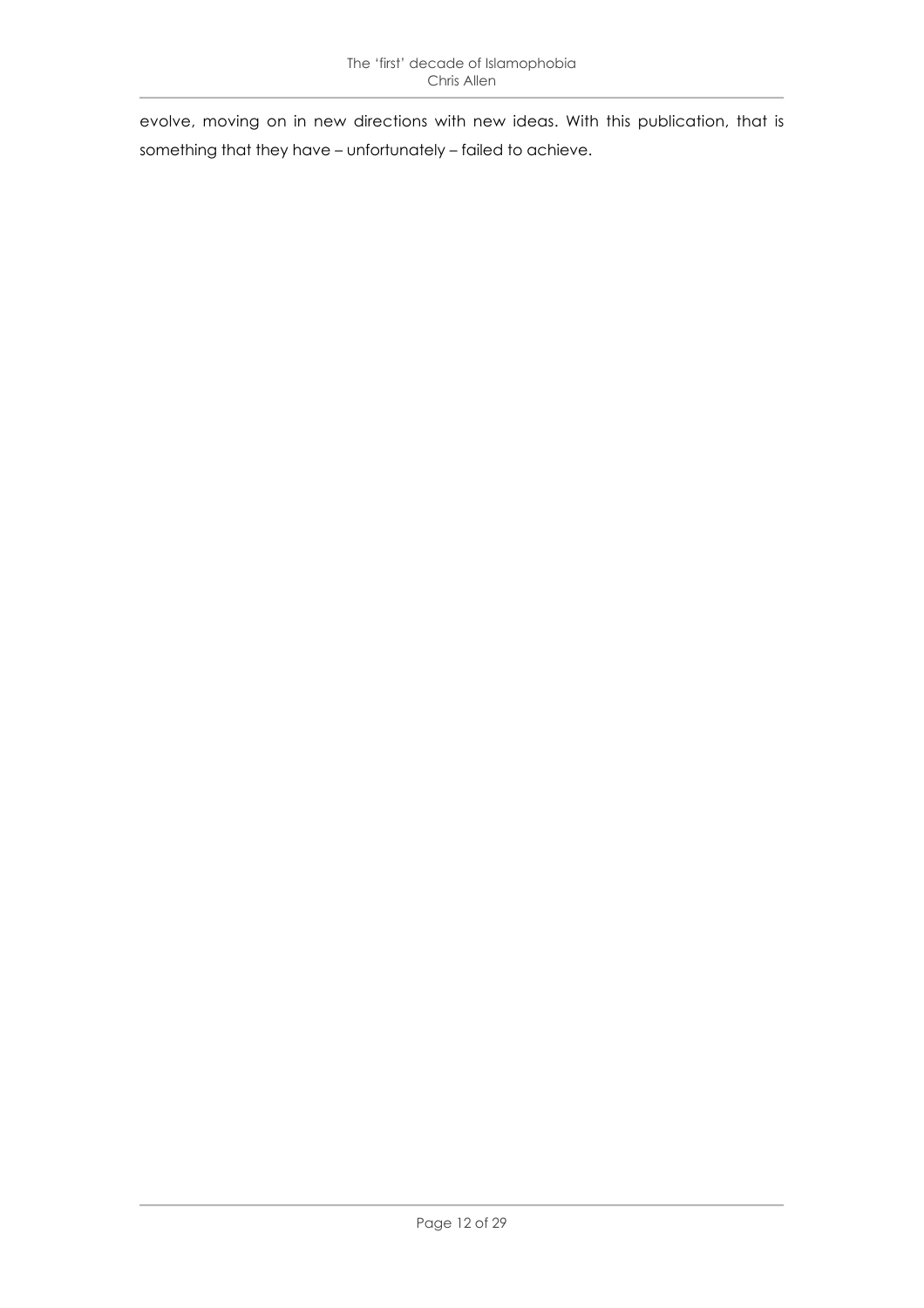## **The impact of the Runnymede Trust on Islamophobia in the UK**



 $\overline{a}$ 

Issues relating to Islam and Muslims have become both a common and repetitive feature of media reporting in the United Kingdom (UK). Whilst the newsworthiness, albeit primarily negative newsworthiness of Muslims was clearly on the rise throughout the 1990s to the onset of the new century, since 11 September 2001 it has been extremely rare for a day to pass without a news headline further reinforcing many of the stereotypical representations that were already deeply embedded into the collective consciousness of the wider European mindset. Subsequently, what has ensued has been

the exaggeration of a situation where ideas and attitudes towards Muslims have since appeared to have projected them as the chimerical 'Other' to contemporary society. As Jorgen Nielsen and myself noted last year in the European Monitoring Centre on Xenophobia and Racism (EUMC) report entitled *Islamophobia in the EU after 11 September 20011*:

"images and stereotypes [of Muslims and Islam] are now so deeply embedded and also necessary to media coverage, that Islamophobia is almost a natural process…the role and impact of the media become increasingly worrying, where accuracy and inaccuracy become increasingly blurred and where real Muslims and their stereotypical constructs become indistinguishably one…what is concerning is that if 'Muslim' and 'Islam' continue to be skewed in this value loaded way, then they will become increasingly synonymous with media constructed Islamophobic stereotypes"2

Within the British context at least, this process may well be further developed than one might expect. In comparing the manner in which the British press reported issues concerned with Muslims in the immediate aftermath of September 11<sup>th</sup>, whilst the Irish sources monitoring the situation for the EUMC noted that "British national newspapers published in Ireland have…been guilty of sensationalist type reporting which could

<sup>1</sup> ALLEN, C. & NIELSEN, J. (2002) *Summary report on Islamophobia in the EU after 11 September 2001*. Vienna: European monitoring Centre on Racism and Xenophobia. From hereon, this particular source will be referred to as the 'EUMC report'.  $2$  p.48, ibid.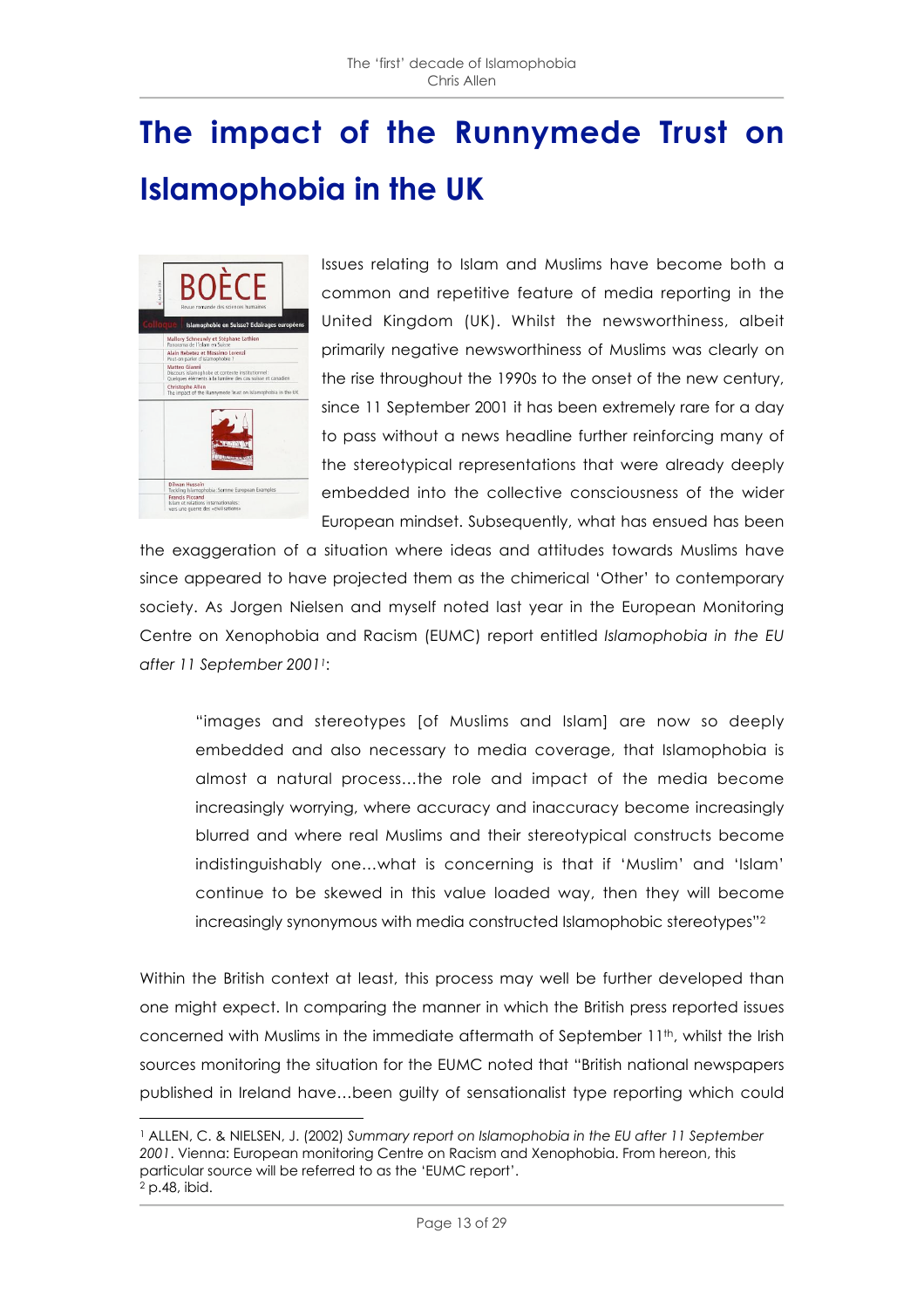help create the conditions of Islamophobia", the EUMC's British equivalent made no reference whatsoever to any sensationalism, Islamophobia or anti-Muslim coverage in the any of the press3. As British monitors never even identified such, or possibly because it was unrecognisable as a relevant issue in creating a climate of hostility towards Muslim communities in the UK, it may be that some of the conclusions made in the EUMC report were much more influenced and dependent upon our own contextual setting and location than might have been understood at the time of writing. As such, when we concluded that the:

"naturalisation of Islamophobia is a cause for concern…a greater receptivity towards anti-Muslim and other xenophobic ideas and sentiments has, and may well continue to be tolerated"4

It may well have been that we were much more influenced and aware of the situation at the local level, more so than at the continental.

We should not however be too surprised by this because just over half a decade ago, similar conclusions were being made in a report undertaken within the geographical constraints of the UK by the Runnymede Trust. Entitled, *Islamophobia a challenge for us all5* the report warned that:

"the expression of anti-Muslim ideas and sentiment is becoming increasingly seen as respectable. It is a natural, taken-for-granted ingredient of the commonsense world of millions of people every day"6

Islamophobia therefore, despite the post September 11th upsurge that saw it become more voracious and extreme in its manifestations, is something that has been present for some time. As Islamophobia therefore is clearly not a new phenomenon, neither can be the associated processes through which such expression and sentiment have become almost 'commonsense' and 'taken for granted'.

Yet such is the nature of Islamophobia - a myriad phenomenon that can be seen to have permeated across different levels of society - that it has remained largely unchallenged and despite efforts to the contrary in Britain, has been allowed to

 $\overline{a}$ 

<sup>3</sup> p.46, ibid

<sup>4</sup> p.43, ibid.

<sup>5</sup> RUNNYMEDE TRUST, The (1997) *Islamophobia: a challenge for us all*. London: Runnymede Trust. From hereon, this report will be referred to as the 'Runnymede report'.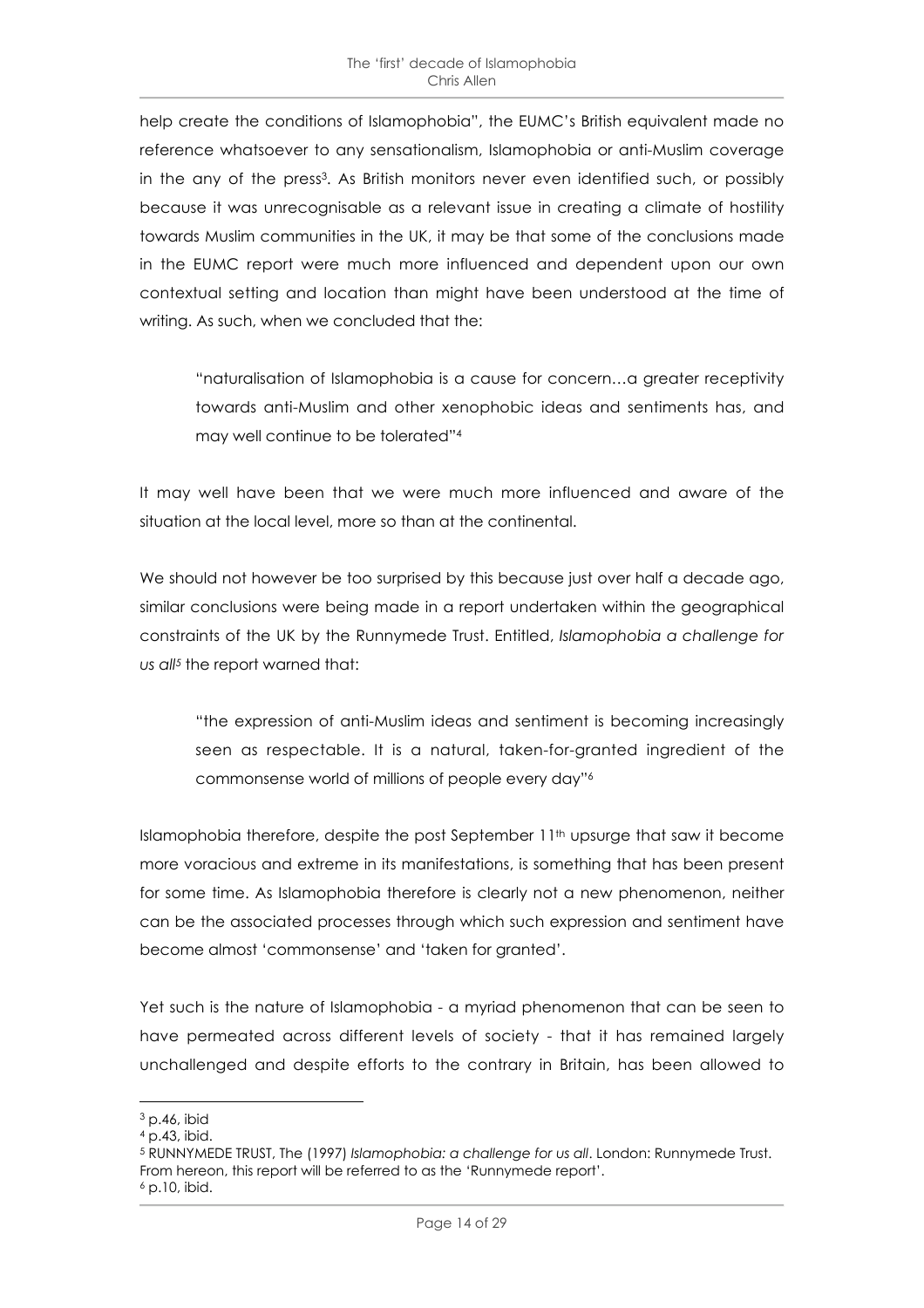proliferate and become acceptable. Whether at the institutional levels of national government that have repeatedly failed to close an anomaly in the law that certainly allows hatred against Muslims to be perpetuated in favour of tightening security legislation that overwhelmingly affects Muslims communities only, or at the street level, where Muslim men, women and children have been subjected to various Islamophobically motivated verbal attacks, through to the rise of Islamophobically driven neo-Nazi organisations finding electoral gains in local elections, Islamophobia has become such that it cannot be overlooked if future, cohesive communities within a multi-faith, multi-ethnic society are going to be achieved.

Yet despite the processes of naturalisation that the Runnymede Trust suggested, it would be unfair and inaccurate to suggest that the phenomenon has become such without any subsequent recognition or notice. In fact, the term 'Islamophobia' has become increasingly common in the UK in both the media and popular discourse over recent years. Not only has usage increased, but so too has the recognition of the phenomenon gained a wider audience where most would know it to be 'anti-Muslim' or 'anti-Islamic' in its expression. Yet Islamophobia in Britain remains quite unique: it is a term that is used to describe an acknowledged dangerous and real phenomenon, whilst at the same time being a phenomenon that is without a clear definition as to what exactly it is. 'Islamophobia' is, at best, a term that everyone knows and uses but probably could not accurately define. So little has the research been, in particular academic research, undertaken into the phenomenon in Britain that whilst organisations and individuals have been trying to combat the consequences of such contemporary anti-Muslimism, they simultaneously struggle to define what it is they are attempting to combat. When coupled with the processes of naturalisation that have so obviously occurred, conceptually defining a phenomenon that is so normal and natural may also have contributed equally to compounding this problem.

To illustrate this, last year as an invited lecturer at the University of Wolverhampton, I asked a group of final year religious studies undergraduates to suggest what they felt Islamophobia was. Aside from the obvious 'anti-Muslim' and 'anti-Islamic' ideas, the answers that I received highlight the disparity and ambiguity that British understanding recognises. As such Islamophobia was suggested as being:

- An excuse that Muslims hide behind to avoid criticism
- A rather vague 'it's a phenomenon'
- **•** Prejudice towards Muslims and Islam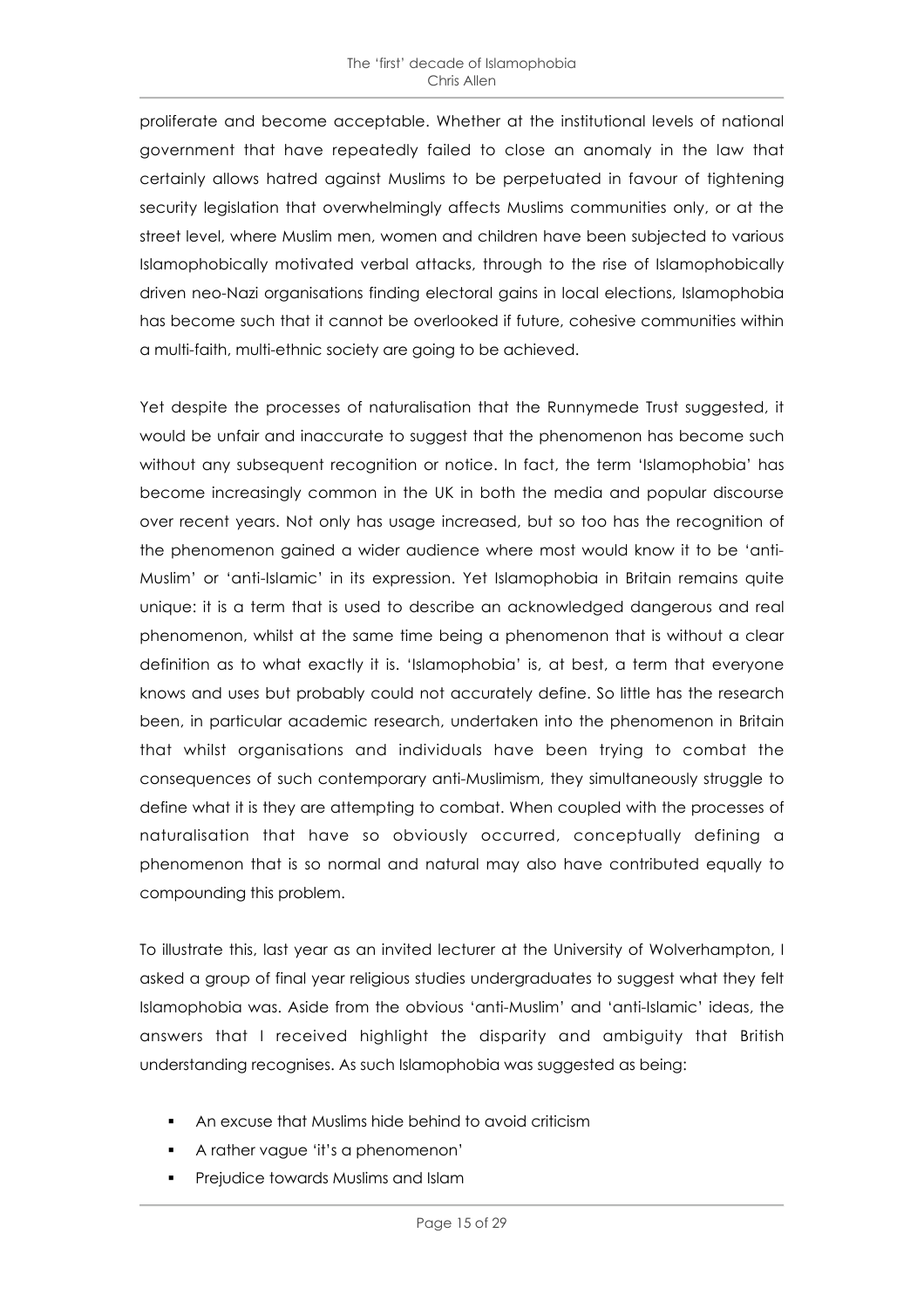- **•** Discrimination against Muslims and Islam
- An *irrational* fear, or phobia of both Muslims and Islam
- A *rational* fear of phobia of Muslims and Islam
- Political correctness is its latest manifestation
- A Muslim cause for Muslims and others to unite behind
- An academic concept, something that is possibly un-real7

Without making any judgement as to the validity or otherwise of these responses, whilst all of the students were aware of the term, there was very little agreement amongst them as to just exactly what Islamophobia is. Yet this was no surprise, because in practice, very few attempts have been made to answer this questions, and what with the limited research into the topic and without an awareness of the Runnymede report, similar exercises will continue to be probably just as vague and inconclusive as these. So whilst this is a mere illustrative tool, I would suggest that the problem with Islamophobia within the entire British context is that to its detriment, it lacks a real clarity of thought.

As such, definitions tend almost instinctively towards those purported by the Runnymede Trust report, where it described Islamophobia as, the "unfounded hostility towards Islam...to the practical consequences of such hostility in unfair discrimination against Muslim individuals and communities, and to the exclusion of Muslims"8. At the time of its publication, the report stated that it was also a "new reality that needs naming"9. In not only naming this new reality, the report also established an eight point typology with a view to creating a greater and more accessible way of understanding Islamophobia. The Runnymede typology described 'closed' as opposed to 'open' views being the key to greater understanding and recognition. The 'closed views' that they established were that<sup>10</sup>:

- 1. Islam is seen as a monolithic bloc, static and unresponsive to new realities
- 2. Islam is seen as separate and other (a) not having any aims or values in common with other cultures (b) not affected by them (c) not influencing them
- 3. Islam is seen as inferior to the West barbaric, irrational, primitive, sexist

 $\overline{a}$ 

<sup>7</sup> University of Wolverhampton, April 2002

<sup>8</sup> p.4, Runnymede report.

 $9$  p.5, ibid.

<sup>10</sup> Adapted from original table in Runnymede report.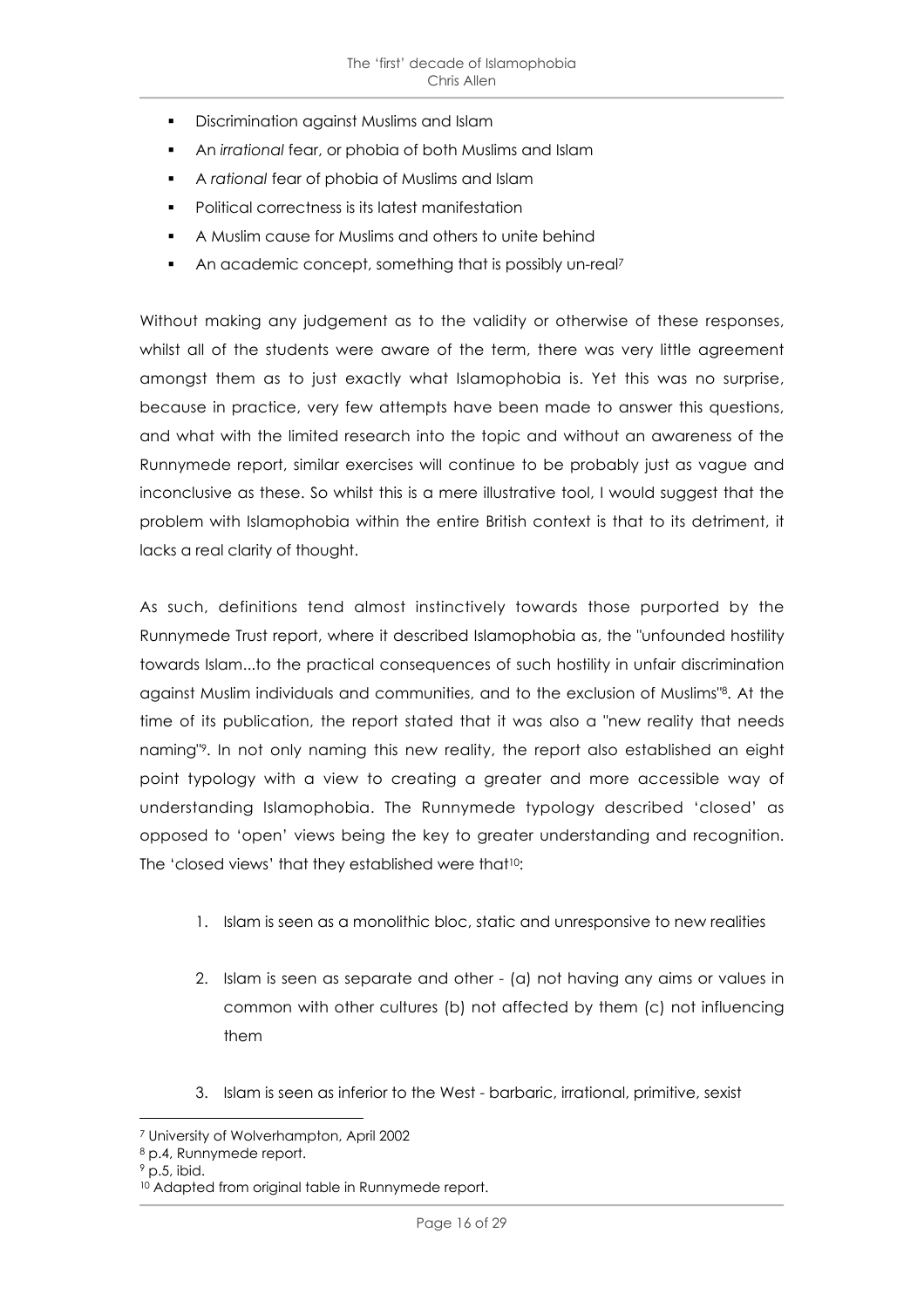- 4. Islam is seen as violent, aggressive, threatening, supportive of terrorism, engaged in a 'clash of civilisations'
- 5. Islam is seen as a political ideology, used for political or military advantage
- 6. Criticisms made by Islam of the 'West' are rejected out of hand without consideration
- 7. Hostility towards Islam is used to justify discriminatory practices towards Muslims and their subsequent exclusion from mainstream society
- 8. Anti-Muslim hostility accepted as natural and 'normal'

Being overwhelmingly simplistic - maybe even because of it - the initial impact and subsequent legacy of the Runnymede's research has been both highly significant and deeply influential, not as a policy document from which perspective the report was conceived and written, but as a blueprint for academic engagement. Almost all academic research subsequent to the report's publication concerning Islamophobia in Britain has had a major tendency to acknowledge its indebtedness to this very typology and has very rarely gone any further than this particular understanding. As a consequence, the Runnymede findings, definitions and typologies have since been attributed with an authoritative status that has, and indeed continues to, remain neither questioned nor challenged. And despite the socio-economic, political, ideological etc contextual shifts that have so dramatically occurred at the local, national and global levels of society since 1997, where the frame of reference through which Muslim communities operate within society has almost irretrievably altered, independent thought and ideas associated with Islamophobia have not undergone a similar transformation.

However, the Runnymede's definitions and typologies have played an important role in understanding and identifying Islamophobia, and it might be fair to suggest that the report's overview of the coverage and subsequent representation of Muslims and Islam in the British medias became the catalyst that inspired and shaped much of the work relating to 'Muslims in the media' to have emerged since. Those such as Elizabeth Poole and her analysis of the representation of Muslims in the British press, and others with a much broader geographical focus, including Malise Ruthven, Kai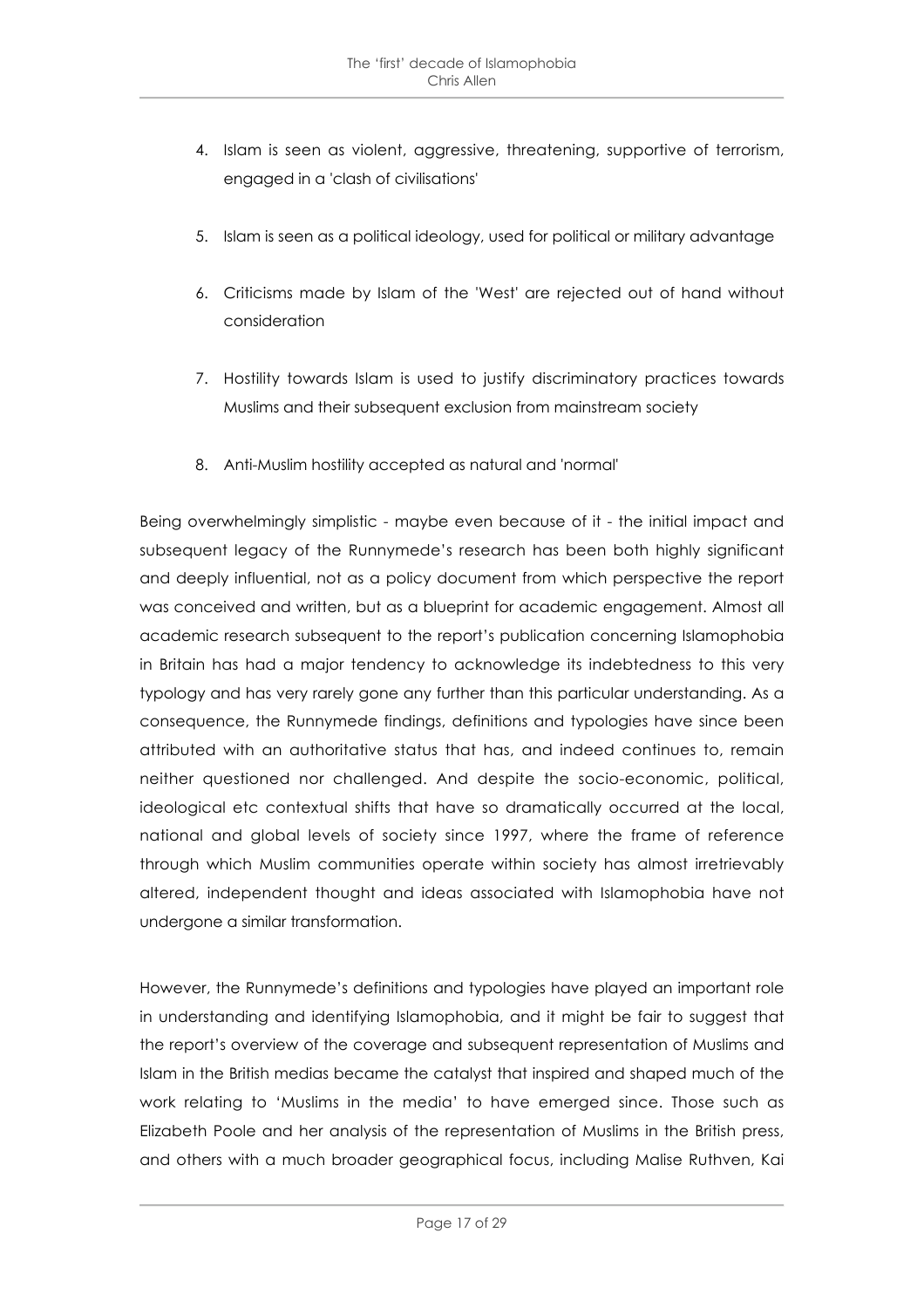Hafez and Mohammad Siddiqui have all taken on this mantle and produced works of very high quality<sup>11</sup>. Indeed, it might be fair to suggest that the topic of 'Muslims and the media' has achieved a contemporarily fashionable status within some academic circles since the Runnymede report, despite Edward Said having previously highlighted many of these issues some fifteen years or so beforehand12.

The report therefore acknowledged the seriousness of Islamophobia in the media, where it suggested that many medias were guilty of not only perpetrating inaccuracies and misinformation, but also that these same inaccuracies and misinformation were attaining an unchecked and blanket acceptance as fact without any alternative recourse to accuracy or accountability. Added to the proliferation of medias themselves, and their rapidly expanding globalised audiences, the situation appeared bleak. Whether at the local or the global the problem was suggested to be as equally relevant. As the report wrote:

"closed as distinct from open views of Islam [are] routinely reflected and perpetuated in both broadsheets and tabloids, in both the local press and the national, in both considered statements and casual throwaway remarks, and in editorials, columns, articles, readers' letters, cartoons and headlines as well as in reports of events. Closed views are also prevalent in electronic media, in news reports as well as in documentaries"13

The media was therefore a very serious concern, with the report providing some very serious examples of Islamophobia from within the British press to support its claims. Ranging from the more covert and insidious of examples, through to the most explicit and confrontational of opinions, the highlighting of the role and responsibilities of the media is one that would appear to remain as unequivocally valid in the contemporary climate as it did at its publication, and indeed before then. As it noted

 $\overline{a}$ 11 See POOLE, E. (2002) *Reporting Islam: media representations of British Muslims*. London: IB Tauris, and POOLE, E. (2000) Framing Islam: an analysis of newspaper coverage of Islam in the British press *in* HAFEZ, K. (ed.) *Islam and the West in the mass media: fragmented images in a globalizing world.* Cresskill: Hampton Press; RUTHVEN, M. (2002) Islam in the media *in* DONNAN, H. (ed.) *Interpreting Islam*. London: Sage, pp.51-75; HAFEZ, K. (ed.) *Islam and the West in the mass media: fragmented images in a globalizing world.* Cresskill: Hampton Press; and SIDDIQUI, M. S. (1997) *Islam, Muslims and media*. London: Naamps, respectively.

<sup>12</sup> Originally SAID, E. (1981) *Covering Islam: how the media and the experts determine how we see the rest of the world*. London: Routledge & Kegan Paul, however one may prefer the later revised edition from 1997 published by Vintage (UK) and Random House (Australia & elsewhere).

<sup>&</sup>lt;sup>13</sup> p.20, Runnymede report.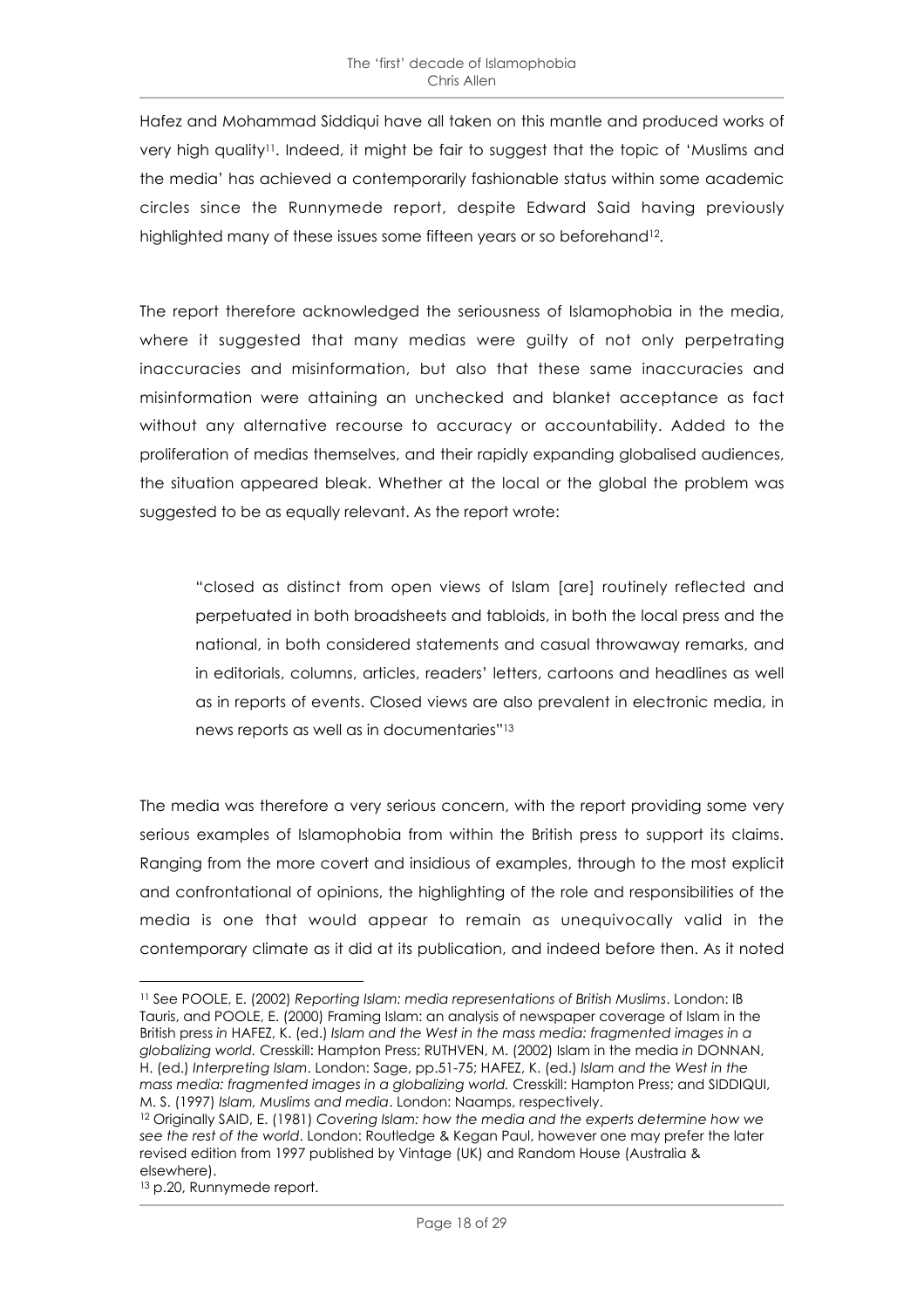then, not much had changed since 1989 when the legacy of the Satanic Verses affair, an issue that located Muslims as the centrally placed 'enemy within' in the British societal consciousness, had codified the re-emergent global spectre of the archetypal Muslim 'Other' raising like a phoenix from both the Iranian Revolution and the oft hysterically reported spread of 'fundamentalist', 'extremist' or 'militant' Islam14, as being of concern in Britain. One can trace the legacy of the events of 1989, through the 1990s to the present day, highlighting the complexity of stereotypes that are so regularly and repetitively used today, culminating in the post-September 11th world where as Jorgen Nielsen describes, we are living through an era of 'urgent history'15.

Consequently, September 11th has become a day of distinct metaphoric and hyperbolic value, and one that, if allowed, could overshadow all issues concerning Muslims and Islam, including Islamophobia where a broader recognition of a preexistent and equally dangerous anti-Muslim phenomenon could be seriously diminished. Nonetheless, September 11<sup>th</sup> also offers a unique window of observation and analysis from which to view and access a vast amount of relevant data. So much so, that since the events themselves, in developing the Runnymede Trust's observation that Islamophobia was routinely reflected and perpetuated across all types of media, one might fairly conclude that statistics emanating from the British press in the immediate post-September 11<sup>th</sup> period, would almost certainly confirm that Islamophobia was a central issue. Between September 12th and October 11th 2001 Brian Whitaker, a journalist with the daily newspaper *The Guardian*, monitored the incidence of Muslims and the religion of Islam as a newsworthy entity. From his results, he found that British broadsheets had a remarkable increase of just over 300% of stories, reporting and photographs with a Muslim-specific ethos. For British tabloids however, in the same period, the rise was even more dramatic, having a massive 658% increase in the amount of newspaper coverage linked with either Muslims or

 $\overline{a}$ <sup>14</sup> I acknowledge that these terms are largely inappropriate but use them here to highlight how their popular usage and implementation at both the political and media levels established both the terminology to gain a certain credence in non-Muslim discourse and also to somewhat exaggerate the threat posed by such. See BRUCE, S. (2000) *Fundamentalism*. Cambridge: Polity Press, for a good discussion of this topic. Also SAID, E. (1981) *Covering Islam:* how the media and the experts determine how we see the rest of the world. London: Routledge & Kegan Paul, or a much more detailed exegesis of the impact and legacy of the Iranian revolution affecting the American mindset in particular.

<sup>&</sup>lt;sup>15</sup> The term 'urgent history' is referred to in an as yet unpublished paper prepared by Professor Jorgen Nielsen on racism and xenophobia across Europe in the post-11<sup>th</sup> September 2001 climate.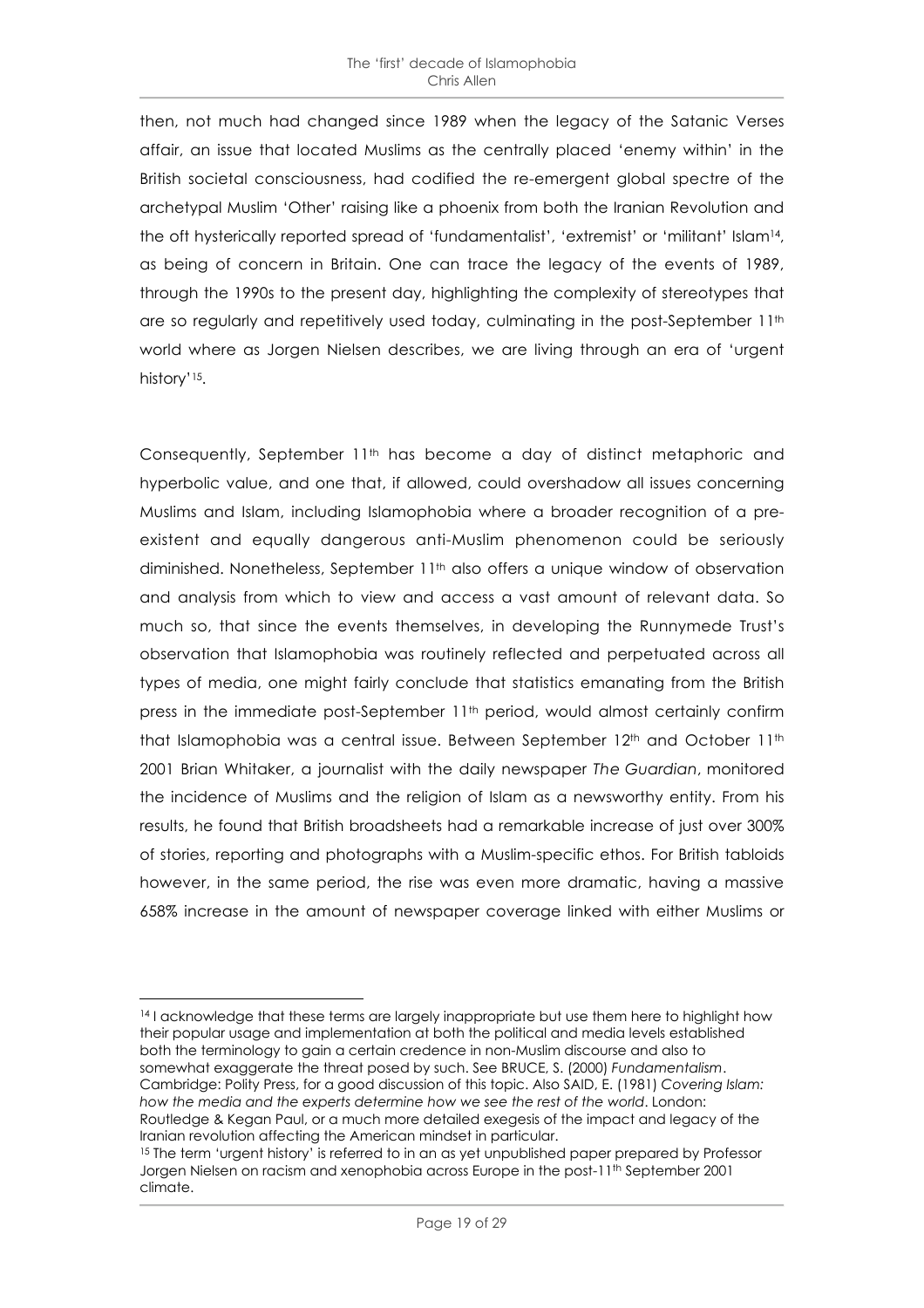Islam<sup>16</sup>. In reminding ourselves of the observation by the EUMC's Irish agency of sensationalism in the British tabloids, it would seem fair to assume that this massive hike in column inches was not solely one that was founded upon balance, fairness, and accuracy, and similarly, that the British agency failed to notice it. In reinforcing the Runnymede's conclusions however, the reality of the situation was such that much of this coverage was concerned with reporting and stories that were distinctly negative about mainly marginalised individuals and communities, with a disproportionate amount of coverage being about fringe players and organisations, employing inappropriate and indiscriminate stereotypes of severe proportions.

So by utilising the Runnymede typology of closed and open views to consider a few examples of this media coverage and reporting from the period can highlight just how relevant, and indeed prevalent, these closed views continue to be. However, despite the report's nine-point programme of recommendations for positive action and reform in the media, the reality remains that Islamophobia continues to be a serious issue across all sectors. Due to the constraints of this paper, it is necessary to limit the examples highlighted here, however the two examples shown are indicative of a much broader range of similar instances of reporting and coverage that can be gauged from detailed quantitative and qualitative analysis. As such, they are useful and worthwhile, albeit in a limited context.

The first is an article from a daily regional newspaper from the West Midlands, *The Express and Star* on the 13<sup>th</sup> October 2001. Beneath the headline, "Why they hate you…", the photograph is taken shortly after Friday prayers outside Birmingham's – England's second city - largest, most prominent and well known mosque. The photo is clearly framed so that the Arabic is central to the focus, and as worshippers are leaving the mosque, so the image would suggest that they are all queuing for the books, tapes and CDs that the seller has to offer. There is some 'us' and 'them' contrast quite blatantly placed, for instance in the central focus of the juxtaposition of the words "Birmingham Central Mosque', which most readers would be able to associate with, to the Arabic calligraphy next to it. Similarly, with regards the man selling the goods, his appearance would clearly suggest a 'non-Western' outlook as well. The short text accompanying the photograph – the full amount of which is reproduced here – informs the reader that this 'non-Western' man was also once 'Jewish'; he was 'giving out' - rather than selling - pictures of Usama bin Laden,

 $\overline{a}$ 16 Whitaker, B. (2002) Islam and the British press *in* WAHID, A. (ed.) *The quest for sanity: reflections on September 11 and the aftermath*. London: Muslim Council of Britain, pp.53-57.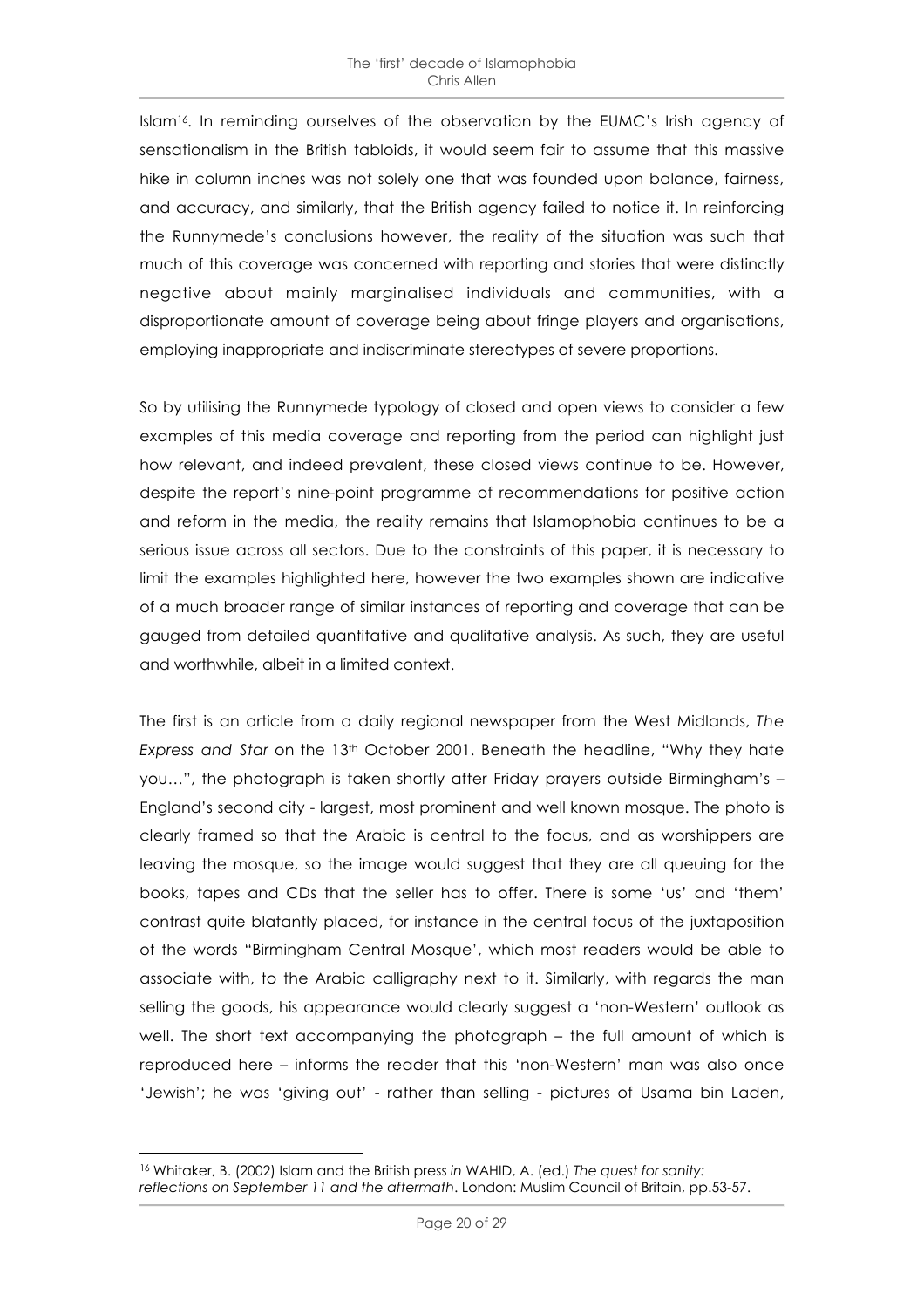videos and CDs; and through these, one might understand why Muslims everywhere hate the West.

From this premise, many of the Runnymede closed views are easily recognisable. Islam, or more appropriately Muslims are seen to be all the same, by implication if nothing else, of whom all are alleged supporters of Usama Bin Laden as well. Islam is blatantly established as distinctly separate and other from 'the West', the 'us' and 'them' dualism. Muslims through their apparent interest in such materials can be easily interpreted as being threatening and supportive of terrorism, especially 'directed towards western powers'. In addition, Islam is implicated as being largely synonymous as a political ideology, where any criticisms that Muslims may justifiably have of the 'West' are rejected out of hand, and also where any hostility towards Islam or Muslims could be construed as finding justification in this piece from a culmination of the other 'closed views' highlighted.

However, I remain unconvinced that they illustrate everything detrimental and denigratory – possibly Islamophobic - to Muslims that can be located in both the photo and the text. To do this, one needs to re-analyse this particular article from the premise of the final closed view, that Islamophobia was becoming increasingly naturalised. As such, from the headline alone, not only does it reaffirm the dualistic opposition of these over-employed simplistic entities, 'Islam' and 'the West', but its use of 'they' – who are 'they'? A quite definite and wholly indiscriminate reference to 'Muslims' as an external and separate entity or group – confirms that *all* Muslims ('they') hate 'you', where 'you' becomes the everyday reader, part of an equally indiscriminate and homogenous group. In addition, this image at the same time reminded its readership that this was happening at the very established heart of Muslim communities in Birmingham. Consequently, the logical assumption might be that from such blanket demonising and inappropriate generalisation, the newspaper's readership may become subsequently more suspicious and distrustful of those Muslims and their respective communities that may well be next-door neighbours in the local community. As a result, the culmination of these possible conclusions, stereotypical assumptions and logical extensions might be that Islamophobically motivated beliefs and attitudes become increasingly accepted and taken for granted as fact; in other words, the process of 'naturalisation' occurring.

Probably the most significant aspect of this whole article however is to ask the question, 'why?' Why for example was the picture printed, why were there so few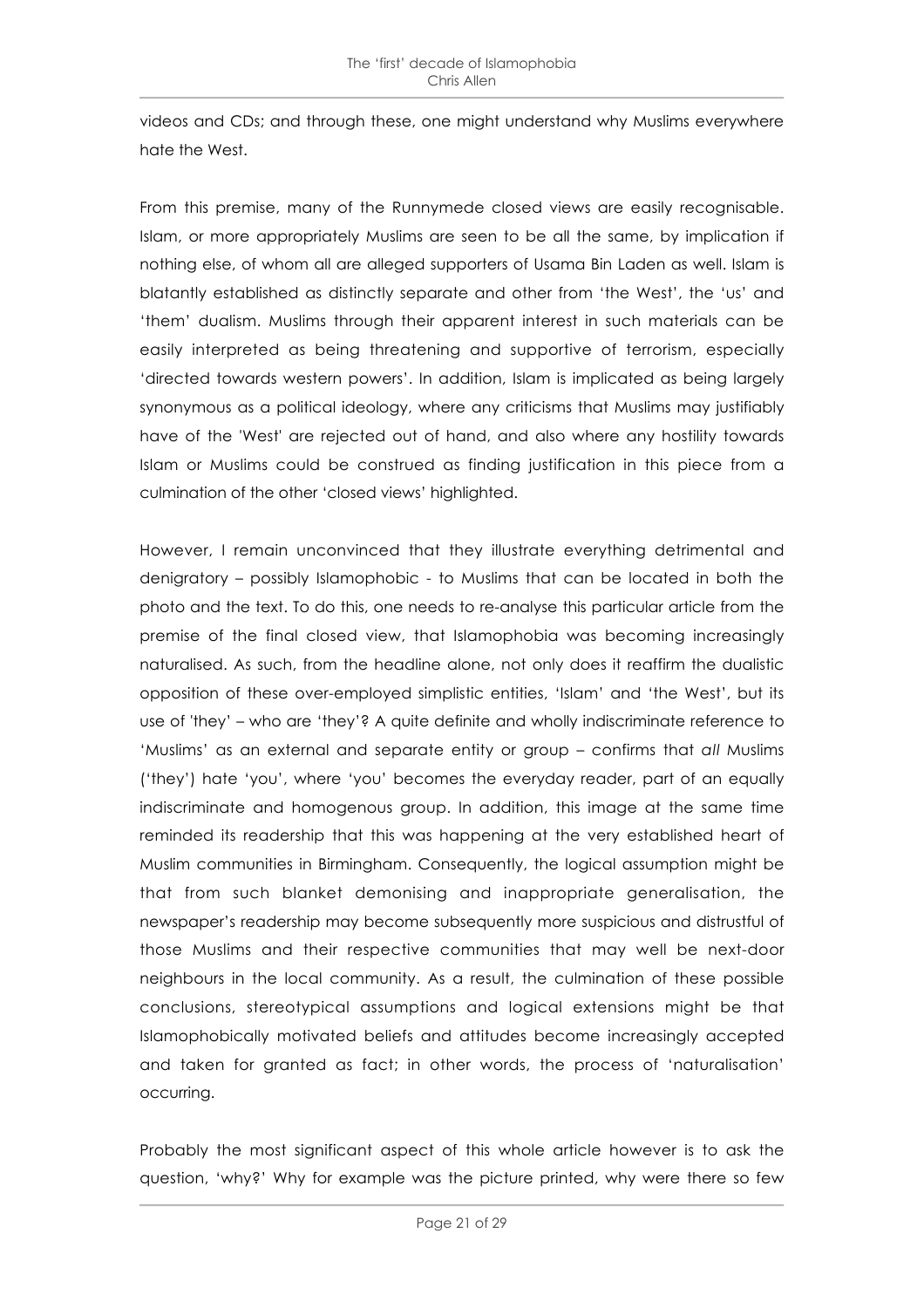words, and why was this particular piece printed in preference to others, particularly when Birmingham experienced no problems with regards its Muslim and non-Muslim communities at the time? To answer this, one's questioning must go beyond that of the Runnymede's typology of open and closed views because whilst they give indicators that negativity is present, they do not explain why or answer questions relating to the thought processes or reasoning underpinning the phenomenon. Since there was no backlash or public questioning of this piece either, one must also ask why such articles can covertly embody such meaning whilst maintaining a natural or normal enough appearance.

The second example is a cartoon from the Daily Mail, the highest circulated daily newspaper in the UK. Printed in the edition of the 20 September 2001, the cartoon is semiologically simple: a group of stereotypical Muslim men, standing in front of the Houses of Parliament – the symbolic and iconic home of British democracy and freedom – protesting against Britain and the United States (US) in support of Usama Bin Laden and al-Qaida. On a visual level, the cartoon is immediately readable and clearly taps into the growing climate of fear and suspicion in the aftermath of September 11<sup>th</sup>. The caption below the cartoon reads: "Parasite: (Chambers English Dictionary) a creature which obtains food and physical protection from a host which never benefits from its presence"17. It would seem quite clear from this that the cartoonist, Mac, is not only referring to those individuals that make up the subject matter of his drawing. Instead it can be better read as analogously stating that any Muslims that are anti-Western and indeed voicing these sentiments here in the UK are not only hypocritical, but also parasitic.

From the Runnymede typology perspective, the closed views are again apparent. Muslims are seen largely as a single entity – the attire suggests little differentiation between British Muslims and those mediatised Muslims from Afghanistan at the time; Muslims, at a time when very few commentators would air opinions counter to those of either the British or American governments, are presented as being quite separate and other; indeed, inferior through the presentation of them here being overtly barbaric, irrational and by default primitive; clearly violent, aggressive, threatening, supportive of terrorism and willingly engaged in a 'clash of civilisations'; and also as a political ideology, used to challenge perceptions of, in this case, British democracy and freedom. In addition, those criticisms being made by some Muslims were also clearly being rejected entirely out of hand and without any consideration

 $\overline{a}$ <sup>17</sup> *Daily Mail*, 20 September 2001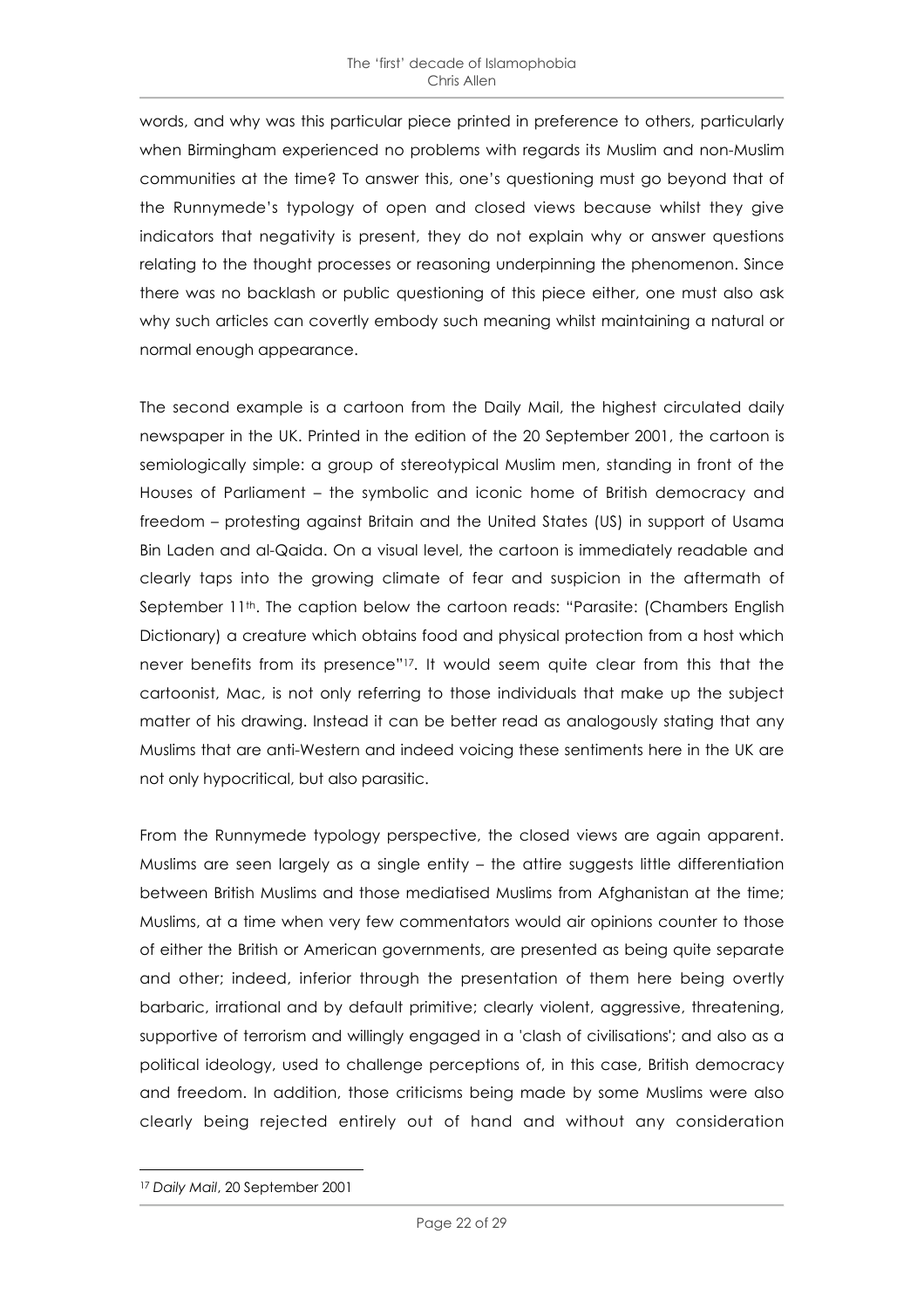whatsoever. The closed view typology therefore offers a very simple and accessible way to identify this type of information in presentations, and re-presentations rather than representations that are negatively loaded.

Yet this typology does not go far enough in explaining what can be legitimately construed to be Islamophobia. Employing the stereotypical representations that the cartoonist has, one might presume that by extension that not only are the Muslims in the cartoon and their anti-Western realities parasitic, but through the lack of clarification and of course the already distinct lack of any identification or discrimination between Muslims elsewhere in the media's realm, that the charges being made here about a few could be relatively easily stretched to refer to the many, even the entirety: the 'they' from the previous example. As Muslims are mediatised as a homogenised entity, so too must the value-loaded assertions and accusations made about them be homogenously similar also. As the cartoonist offers no differentiation whatsoever, how far the reader engaging with this cartoon may well react and interpret in a similar way remains unclear. Whilst Islamophobia may well emerge from this type of process, it is far less overt, far less contentious, and far more naturalised that the relative isolation of the 1997 crop of closed views and its associated typological framework, may be able to either accommodate or suggest. Yet again the question remains as to 'why' the cartoonist feels justified to demonise all Muslims and why such blanket vilification is accepted without criticism or complaint.

The semiology of the cartoon therefore is such that without these issues being highlighted and being drawn to attention, the readership's engagement, and indeed subsequent acceptance of such, may well provide the type of evidence necessary to suggest that such ideas, expressions and hostilities can be easily disseminated and accepted. Naturalisation therefore, whilst being established as a closed view may well also be a culmination or collaboration of closed views itself, and as such does not readily fit into the isolated, simplistic and 'black and 'white' distinctions that the report suggested Islamophobia can be and is. Consequently, naturalisation may therefore become diminished and detrimentally overlooked in that it is seen as being relatively separated from the identification of a series of other views. Islamophobia is clearly not as simple and single-layered as indeed the Runnymede report might have, or possibly just appears to have suggested. Naturalisation, and the obvious exclusion of anything within its typology that can even begin to ask 'why', has left the theoretical framework designed for understanding Islamophobia largely redundant beyond anything but the superficial.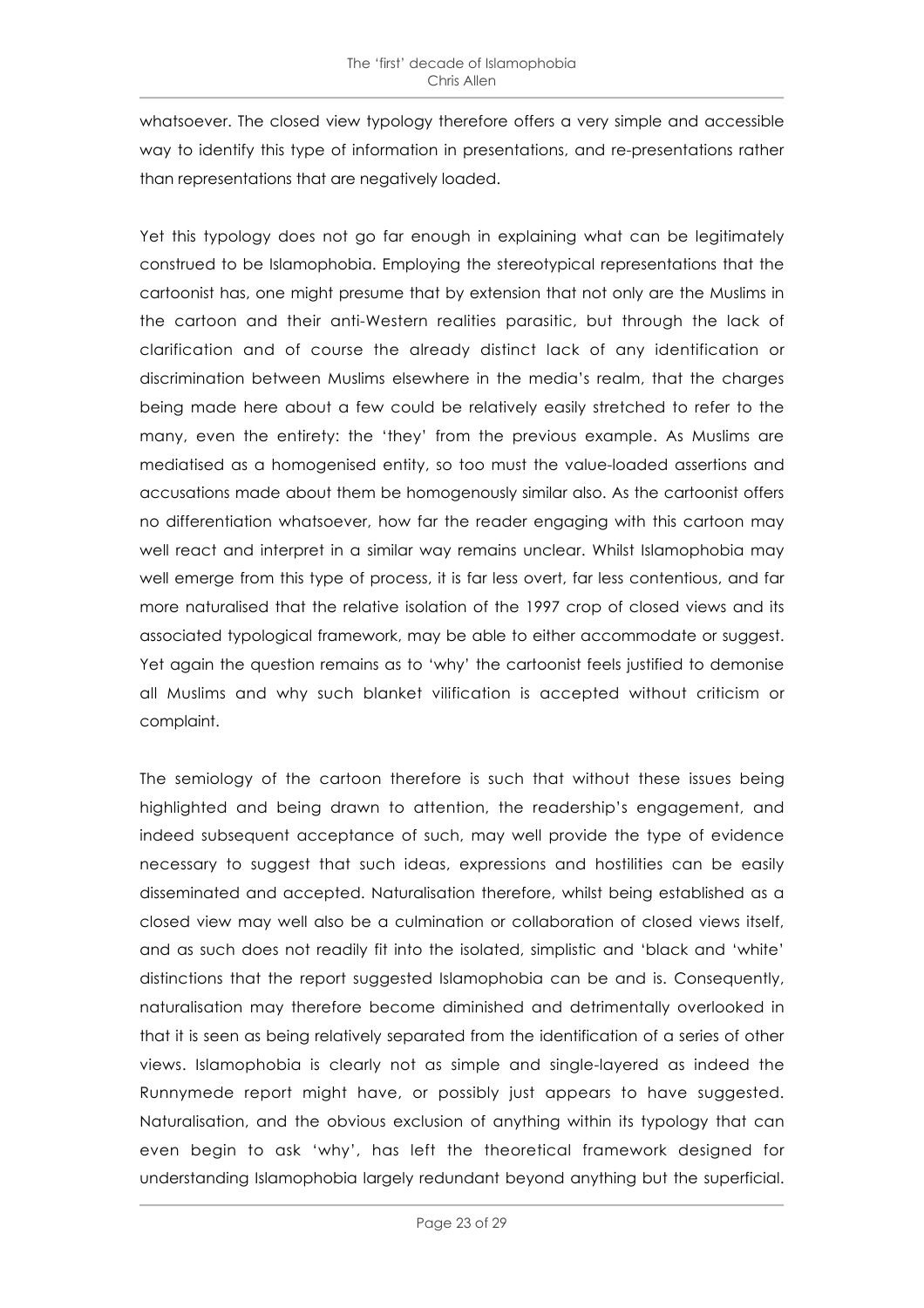In reiteration, one's questioning must go beyond that of the Runnymede's typology of open and closed views because other indicators – very preliminarily highlighted with these two examples - exist to suggest that Islamophobia also has other layers of understanding and expression. The 'open-closed' distinction is not, and subsequently cannot, either be or accommodate subtlety, complexity, difference or implication. And whilst it can identify, it cannot answer why.

Islamophobia in the contemporary climate therefore, to some degree at least, is a significantly different protean and chimerical entity to that which it was when the Runnymede report was produced. Events, within the local and global contexts, have given impetus to anti-Muslim expression; have given hyperbolic overstatement to blanket accusations; and have given credence to theories and ideas that had academically been previously dismissed<sup>18</sup>. As it remains, whilst being authoritatively and typically defined in terms of the Runnymede report in the British context at least, it is right to ask to what extent such authority and status continues to be relevant and justified today. Within the remit of the Runnymede typology and definitions, and its implementation onto a framework of media analysis, whilst examples and incidences of Islamophobia can still be readily and easily identified under this system, it would seem that a reasonably vast disparity also exists between what is a simplistic Islamophobia via Runnymede, and a much more insidious, complex, implicit and naturalised version that sits outside of this framework. Such processes can clearly be identified through a more detailed discursive or semiological analysis of the material to hand, and whilst an interdependence will almost certainly exist, there is much to suggest that research into Islamophobia needs to now go beyond the Runnymede baseline.

One might therefore resort to the earlier observation that Islamophobia and its definition is therefore one that is largely ambiguous: at worst, a concept that is oversimplified yet consistent, whilst at best a complex and unclear phenomenon. Either way, a situation evolves that leaves it easy to dismiss either superficially or through a lack of real clarity. As the complexity and understanding of the global and local forces, nexuses and catalysts that have and indeed are continuing to influence and impact upon the processes through which Muslims and Islam are understood, perceived, interpreted and represented, so the ways in which we understand Islamophobia must also be similarly shaped. In the British context however, the

 $\overline{a}$ 18 See for instance the credence and seriousness attributed to theories such as Huntington's 'clash of civilisations' theory in some quarters since the events of 11 September 2001 in comparison to the consensus opinions aired some half a decade earlier.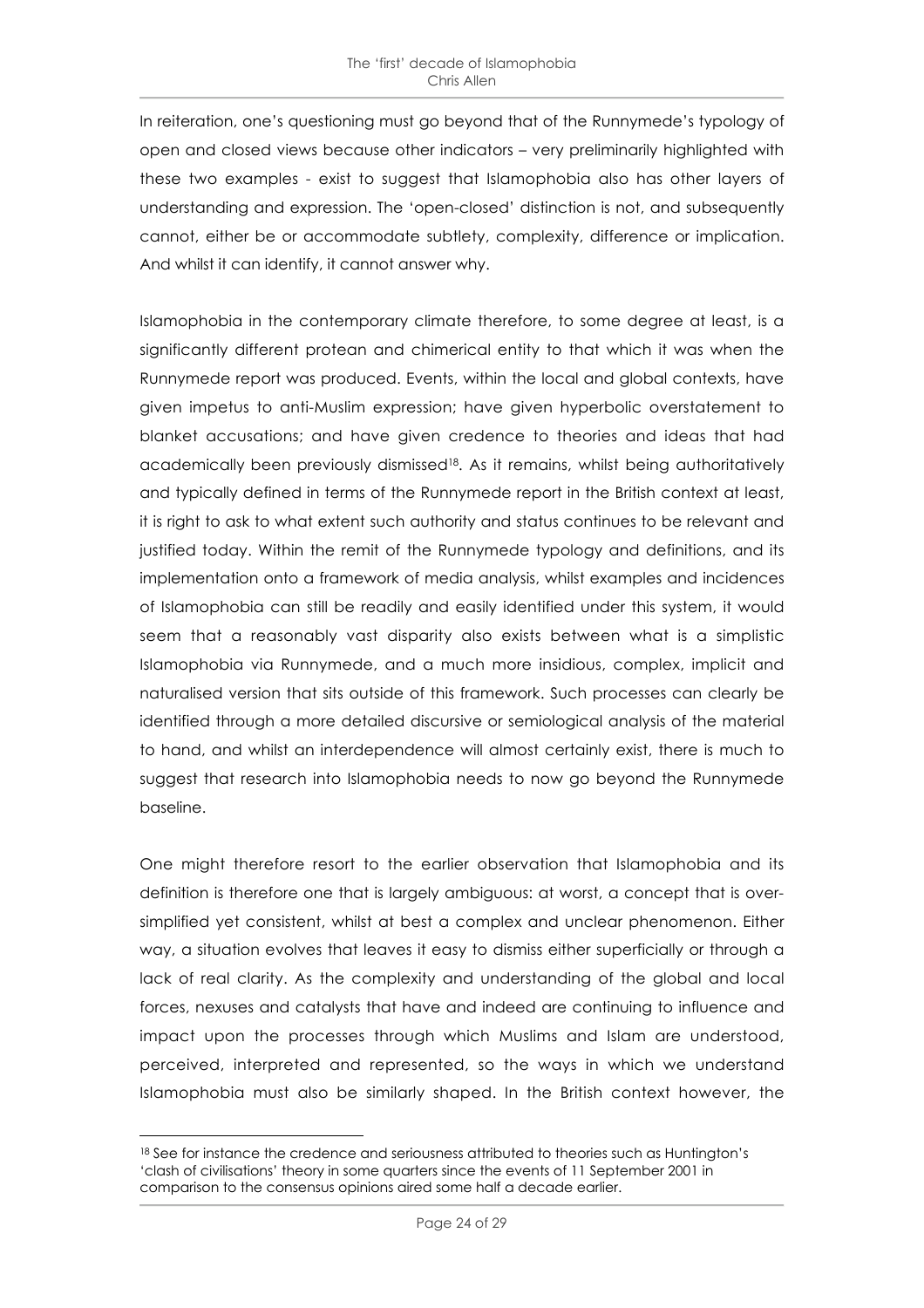reluctance to move on from the Runnymede report to understand and interpret on more than one level, has meant that this has not been done.

The most influential piece of research into Islamophobia therefore in the UK desperately needs re-evaluating and re-focusing, not only in the light of the reality of global contemporariness, but also in the light of the fact that the report itself stated that the phenomenon was going to undergo change, whereby it would shift and become relatively unidentifiable and unobserved as it undergoes increasing naturalisation. And as the sophistication of media reporting changes and reacts to these very same processes, along with the very definite shifts that have occurred in this period of 'urgent history' – the changes in attitudes, beliefs and perceptions in a newly defined and re-drawn socio-political global order - so too must the way in which we analyse the media in order that we are validly able to maintain a rigorous and legitimate anti-Islamophobia critique of it. To do this, defining and understanding Islamophobia in this context must therefore be flexible and fluid enough to be able to accommodate and acknowledge that some form of naturalisation has, and indeed will probably continue to occur. Unfortunately, this is again where the evolution of the report and research into the phenomenon has since failed: not only has its legacy been stagnant across academic research, possibly because of its distinctly 'nonacademic' remit, but also as a policy document it failed in getting many of its recommendations implemented The media is just one area of many within which the recommendations made have since been largely overlooked.

Understanding Islamophobia is therefore extremely important and highly relevant in the contemporary climate. Few days pass without another negative news story associated with Muslims in Britain and elsewhere, and because of the permeation of ideas and the contemporary gaining of society's information and knowledge through the medias, it is vital that the potential of the 'drip' effect of this daily negativity is acknowledged and contextualised. Naturalisation – a clear by-product of this constant process of 'drip' dissemination through the media – would appear to be justifiably confirmed in the EUMC report when it noted the 'greater receptivity' of society towards such ideas. The ongoing ability to recognise and categorise through an outdated typology of definition may therefore only be a temporary one if it does not evolve or become superseded soon. Without a radical overhaul of ideas, thought and theoretical understanding, the increasing levels of naturalisation and the greater sophistication and complexity of such disseminated messages and meanings may result in a situation that becomes even more difficult to comprehend, define, typologise and ultimately, erase. It is therefore essential that research into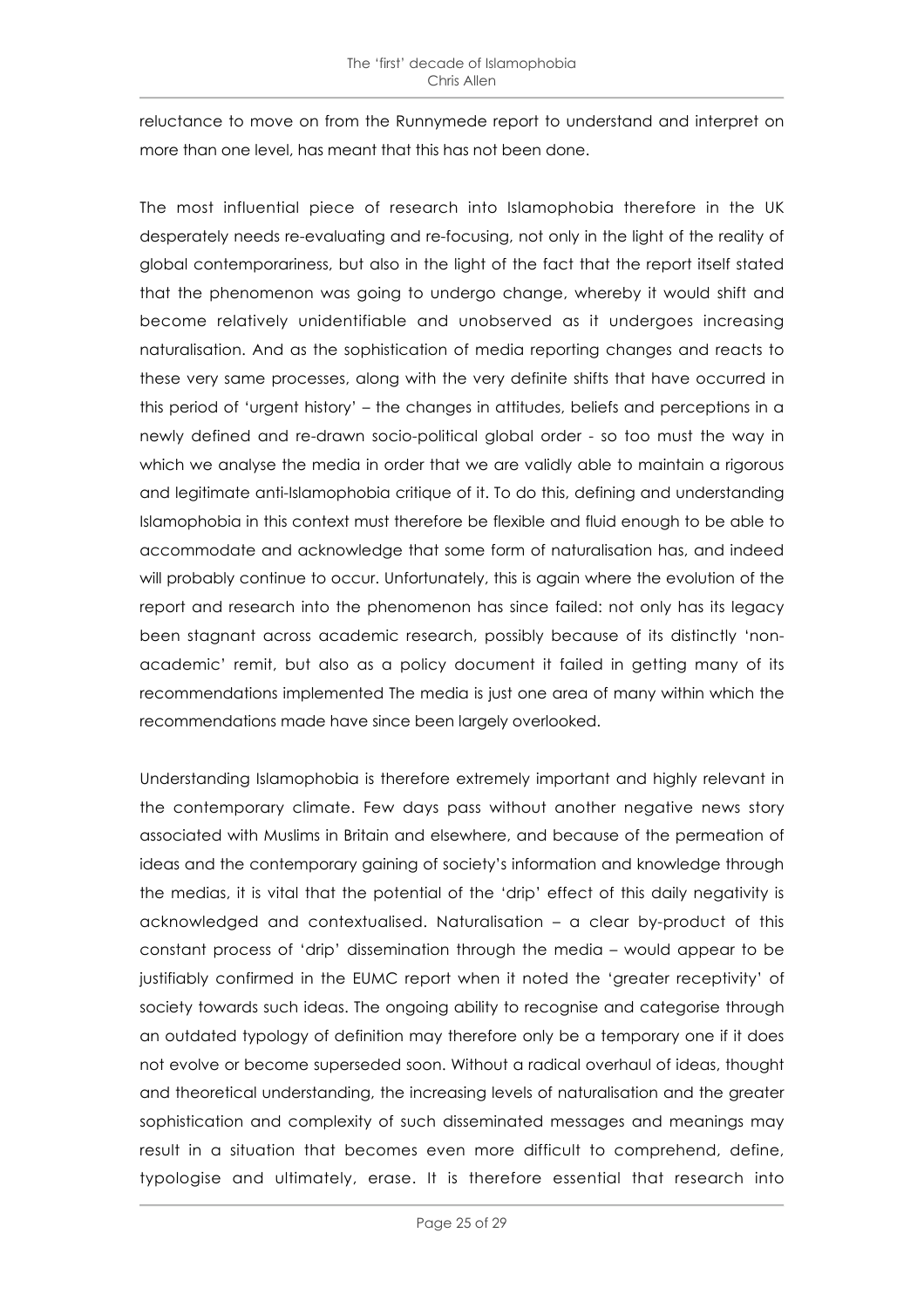Islamophobia is continued and that this acknowledges but does not remain rooted in the Runnymede legacy.

One point that might be interesting is that when Jorgen Nielsen and myself worked on the EUMC report, we never set out any definition of what Islamophobia was, nor did any of the EUMC's national research organisations. Which returns me to one of the first observations that I made, that it would appear that Islamophobia is something that whilst most people would appear to know of it, they cannot, or more probably could not, set about adequately defining just what it is. On a positive note this would appear to suggest that Islamophobia is at least recognised, whereas more negatively, it makes the issue extremely difficult to comprehend, understand and counter because of the lack of comparative consistency. As we noted in the EUMC report, despite it being a pan-European initiative, the largest of its kind in the world specifically monitoring Islamophobia whilst simultaneously producing 75 nationally based reports, the conclusions and concepts relating to what Islamophobia was and how it can be understood was noted as requiring a greater effort before a full understanding of "a more complete spectrum" might be achieved<sup>19</sup>. Is it possible that we do not clearly know what Islamophobia is?

In addition, is it also necessary to ask to what extent we need to acknowledge an awareness and possible implementation or replacement of 'Islamophobia' with such terminology as anti-Islamism, anti-Muslimism and anti-Muslim racism, as well as less specific terminology relating to such equally relevant issues as stereotypification, Muslims in the media, social anthropology and so on: all of which touch upon and may help deconstruct Islamophobia outside the remit of the current focus that such research has.

Hence the reason why I feel, as I stated at the outset, that a newer defining framework of Islamophobia is now a necessity. If not to act as a standard, at least to provide a basis from which further discussion and research may evolve: to evolve and develop, generically if necessary, a new impetus to the thought and understanding of Islamophobia because maybe attempts to explain Islamophobia have failed at all levels of understanding. Maybe a new definition, albeit one that is either broader and less constraining, or one that confines the remit of understanding or even offers a new typology within which Islamophobia might be located, would act as a somewhat necessary catalytic influence from which the issue of Islamophobia might be

 $\overline{a}$ 

<sup>19</sup> p.32, EUMC report.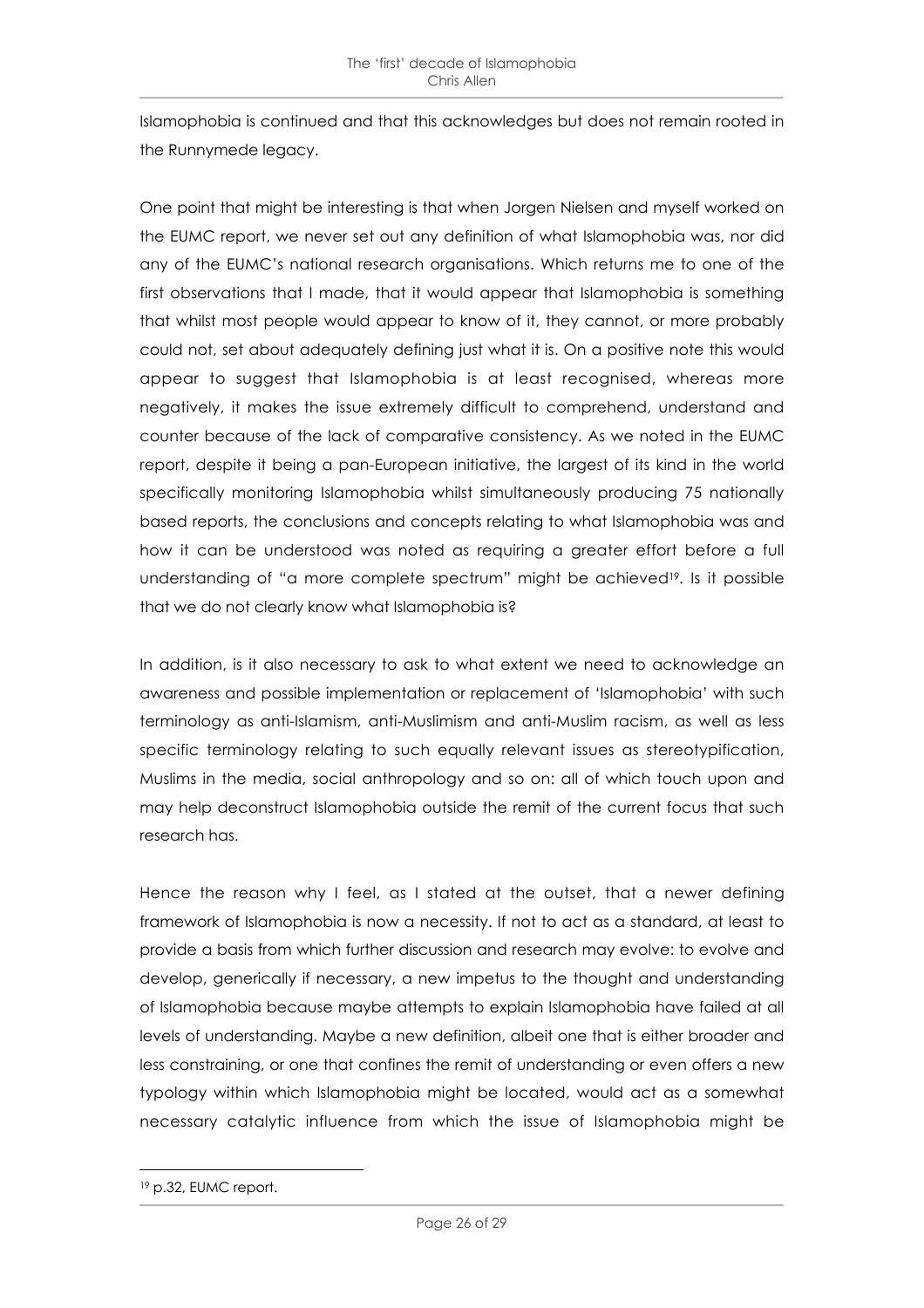engaged with from a fresh perspective, but not to the extent where as with the Runnymede report and typology it dictates far too rigidly and the typology itself somewhat becomes the sole understanding of the phenomenon. Maybe it is time to ask why as a society we do not need to employ typologies of antisemitism, racism by colour, sexism etc in order to understand and acknowledge them, whereas with Islamophobia the implication is that we genuinely need to. Why are we sophisticated enough to understand how to identify racism but not apparently anti-Muslimism?

In order to build upon a foundation that is both much more universal and transposable to across all historical and geographical contexts, it is essential that these thought processes and essential questions are begun to be addressed now, and that much more thought and research into Islamophobia is undertaken with a view to furthering the debate rather than merely perpetuating it.